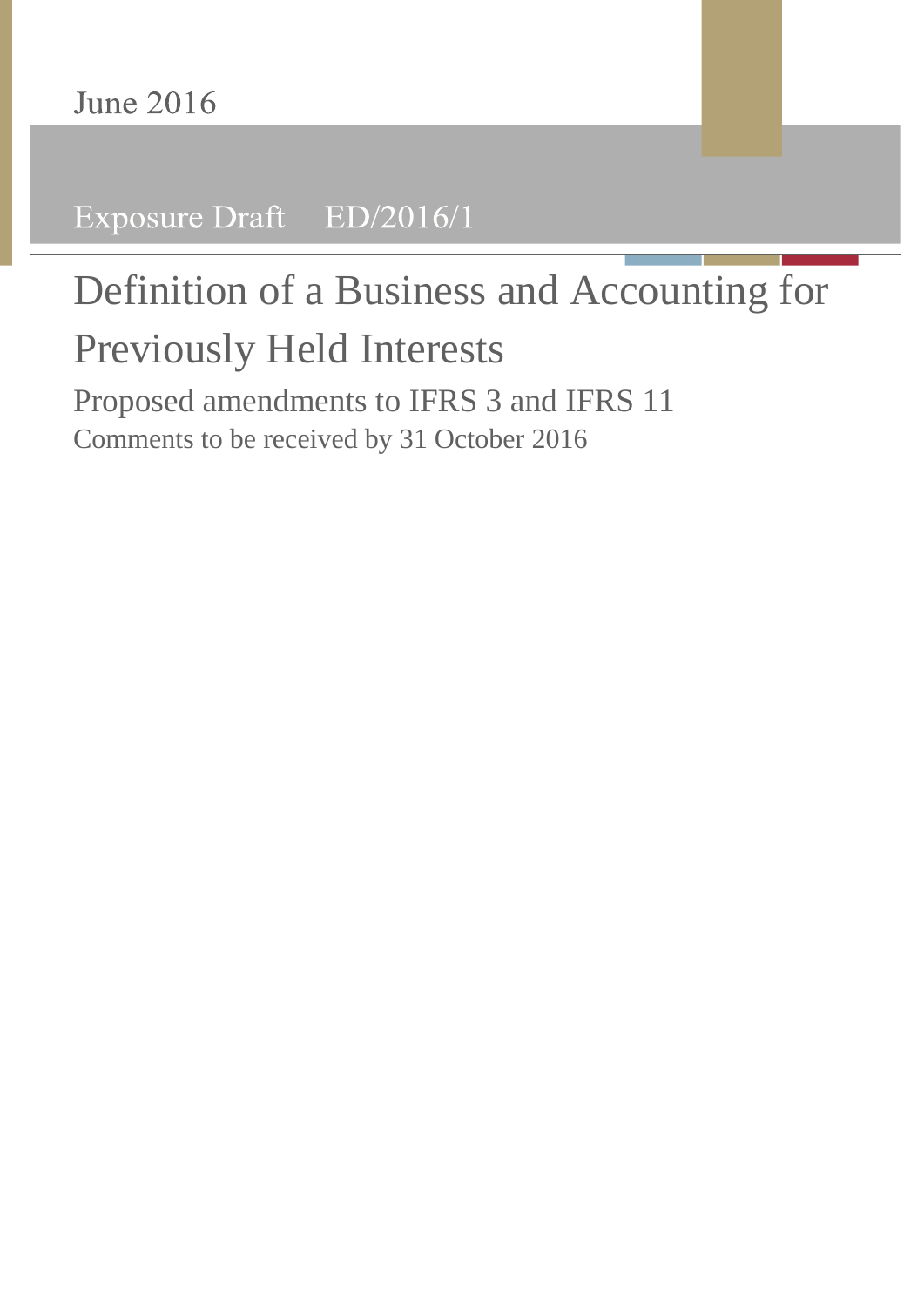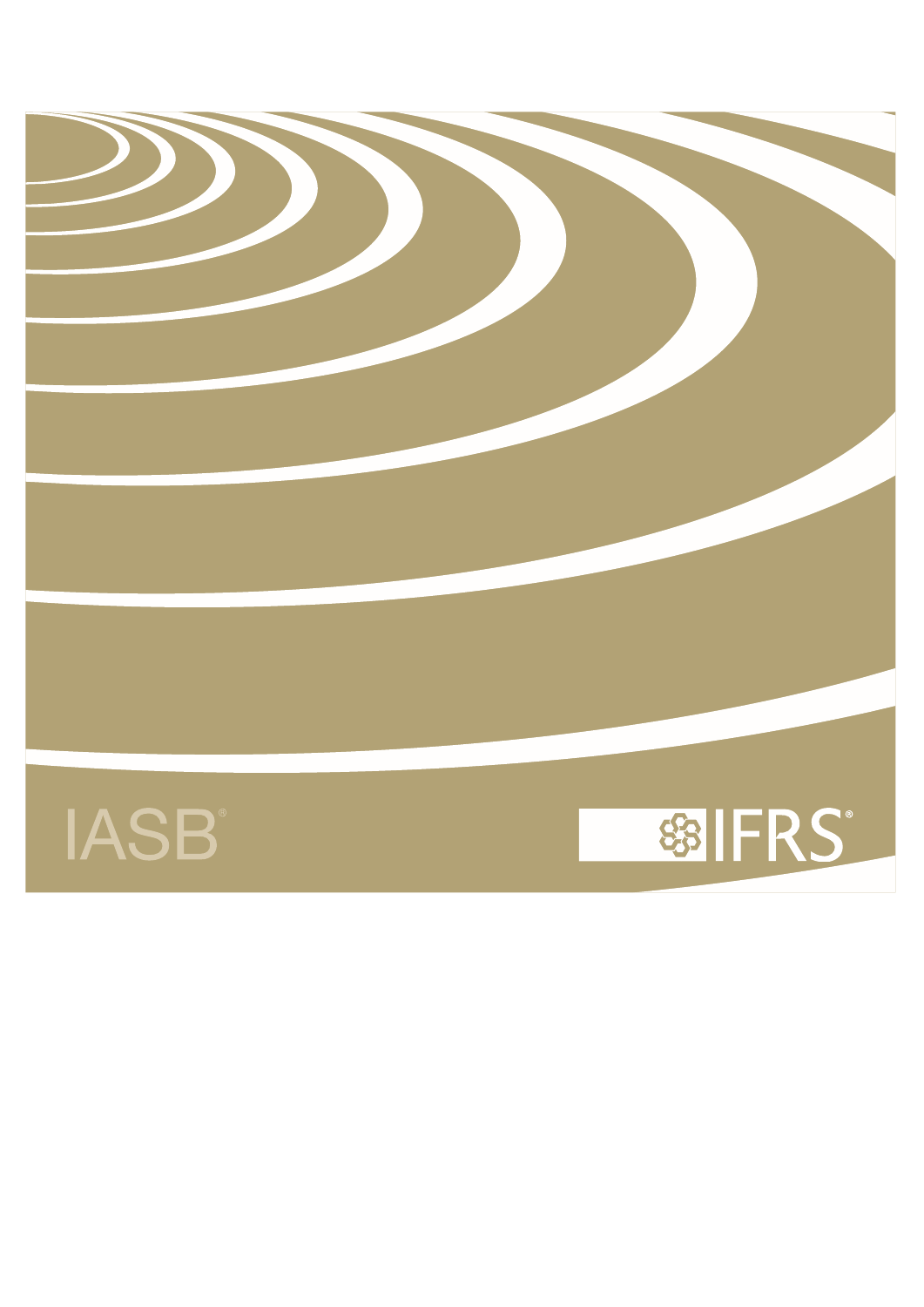# **Definition of a Business and Accounting for Previously Held Interests**

(Proposed amendments to IFRS 3 and IFRS 11)

*Comments to be received by 31 October 2016*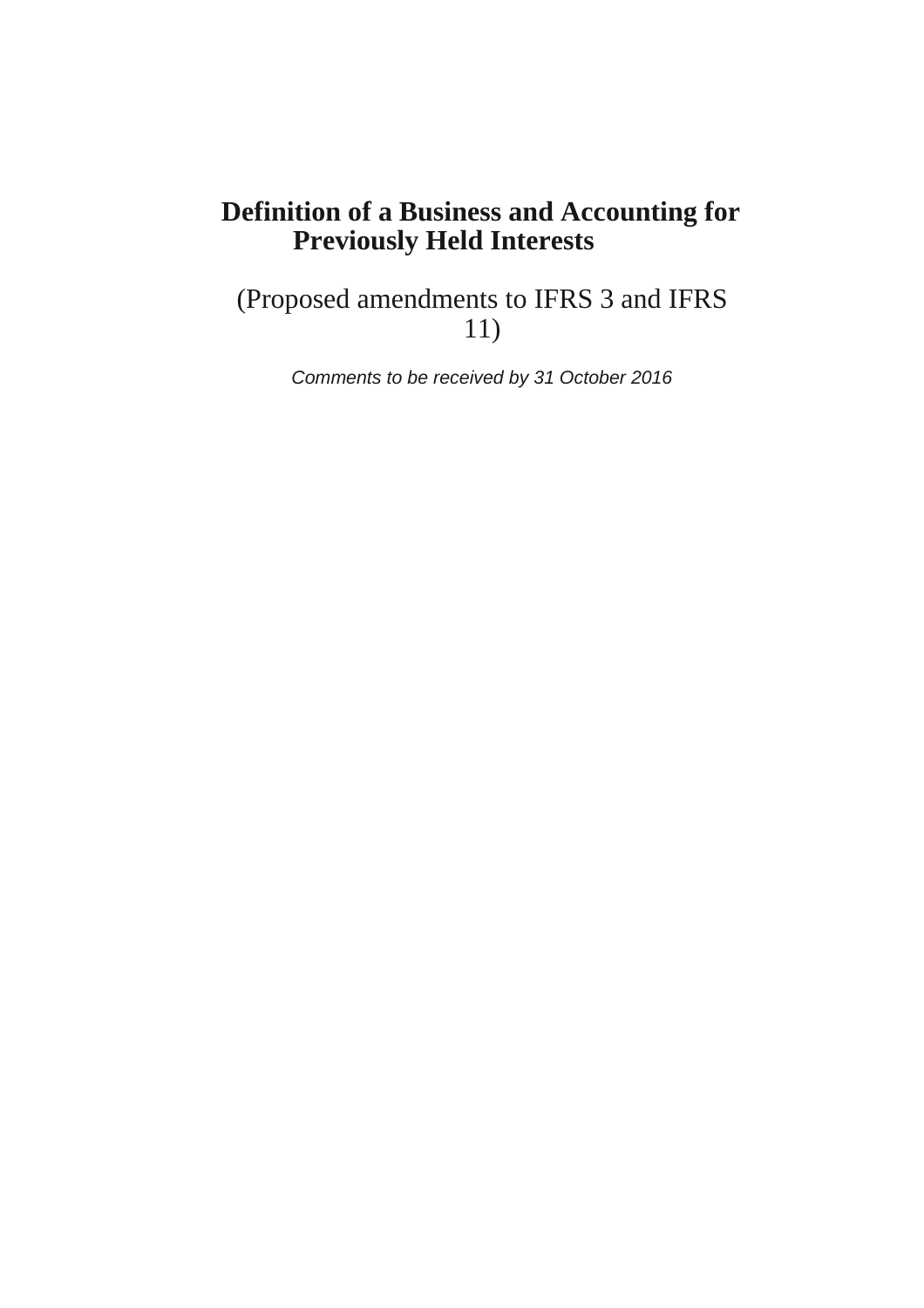Exposure Draft ED/2016/1 *Definition of a Business and Accounting for Previously Held Interests* (Proposed amendments to IFRS 3 and IFRS 11) is published by the International Accounting Standards Board (Board) for comment only. The proposals may be modified in the light of the comments received before being issued in final form. Comments need to be received by **31 October 2016** and should be submitted in writing to the address below, by email to commentletters@ifrs.org or electronically using our 'Comment on a proposal' page at: http://www.ifrs.org/open-to-comment/Pages/International-AccountingStandards-Board-Open-to-Comment.aspx.

All comments will be on the public record and posted on our website at www.ifrs.org unless the respondent requests confidentiality. Such requests will not normally be granted unless supported by good reason, for example, commercial confidence. Please see our website for details on this and how we use your Personal Data.

**Disclaimer:** To the extent permitted by applicable law, the Board and the IFRS Foundation (Foundation) expressly disclaim all liability howsoever arising from this publication or any translation thereof whether in contract, tort or otherwise to any person in respect of any claims or losses of any nature including direct, indirect, incidental or consequential loss, punitive damages, penalties or costs.

Information contained in this publication does not constitute advice and should not be substituted for the services of an appropriately qualified professional.

ISBN: 978-1-911040-28-6

#### **Copyright © IFRS Foundation**

All rights reserved. Reproduction and use rights are strictly limited. Please contact the Foundation for further details at licences@ifrs.org.

Copies of IASB publications may be obtained from the Foundation's Publications Department. Please address publication and copyright matters to publications@ifrs.org or visit our webshop at http://shop.ifrs.org.



The IFRS Foundation logo, the IASB logo, the IFRS for SMEs logo, the "Hexagon Device", "IFRS Foundation", "eIFRS", "IAS", "IASB", "IFRS for SMEs", "IASs", "IFRS", "IFRSs", "International Accounting Standards" and "International Financial Reporting Standards", "IFRIC" and "IFRS Taxonomy" are Trade Marks of the IFRS Foundation.

Further details of the Trade Marks, including details of countries where the Trade Marks are registered or applied for, are available from the Licensor on request.

The IFRS Foundation is a not-for-profit corporation under the General Corporation Law of the State of Delaware, USA and operates in England and Wales as an overseas company (Company number: FC023235) with its principal office as above.

# **CONTENTS**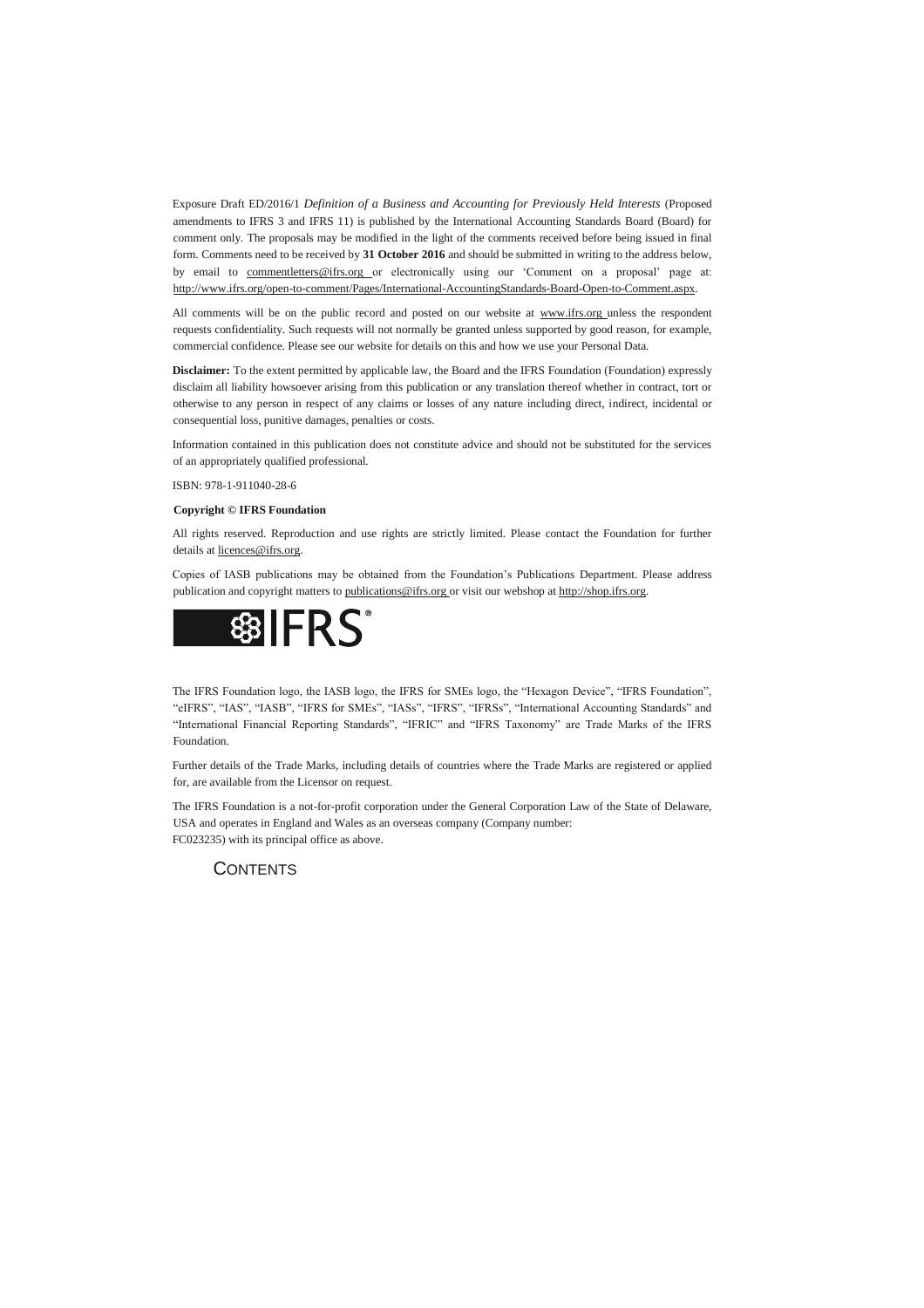|                                                                                                                                                                                          | from page |
|------------------------------------------------------------------------------------------------------------------------------------------------------------------------------------------|-----------|
| <b>INTRODUCTION</b>                                                                                                                                                                      | 4         |
| <b>INVITATION TO COMMENT</b>                                                                                                                                                             | 5         |
| APPROVAL BY THE BOARD OF EXPOSURE DRAFT DEFINITION OF A<br><b>BUSINESS AND ACCOUNTING FOR PREVIOUSLY HELD INTERESTS</b><br>(PROPOSED AMENDMENTS TO IFRS 3 AND IFRS 11) PUBLISHED IN JUNE |           |
| 2016                                                                                                                                                                                     | 7         |
| [DRAFT] AMENDMENTS TO IFRS 3 BUSINESS COMBINATIONS                                                                                                                                       | 8         |
| <b>BASIS FOR CONCLUSIONS ON THE PROPOSED AMENDMENTS TO IFRS 3</b><br><b>BUSINESS COMBINATIONS</b>                                                                                        | 14        |
| <b>[DRAFT] AMENDMENTS TO THE ILLUSTRATIVE EXAMPLES OF IFRS 3</b><br><b>BUSINESS COMBINATIONS</b>                                                                                         | 21        |
| <b>[DRAFT] AMENDMENT TO IFRS 11 JOINT ARRANGEMENTS</b>                                                                                                                                   | 28        |
| <b>BASIS FOR CONCLUSIONS ON THE PROPOSED AMENDMENT TO IFRS 11</b><br><b>JOINT ARRANGEMENTS</b>                                                                                           | 29        |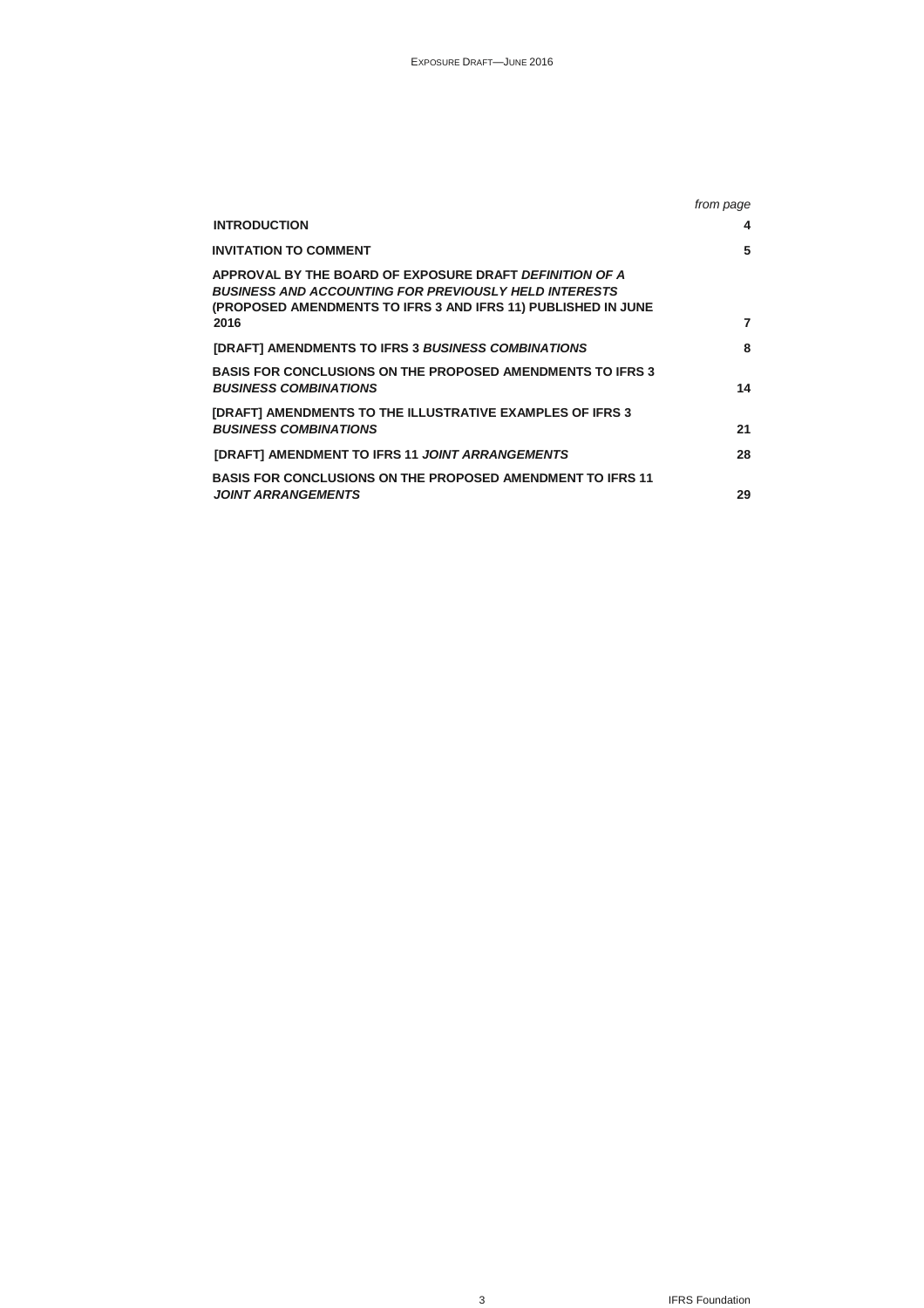# **Introduction**

In this Exposure Draft, the International Accounting Standards Board (the Board) proposes to amend IFRS 3 *Business Combinations* and IFRS 11 *Joint Arrangements*. The amendments propose to clarify:

- (a) the definition of a business; and
- (b) the accounting for previously held interests when an entity obtains control of a business that is a joint operation and when it obtains joint control of a business that is a joint operation.

#### **Definition of a business**

In 2014 and 2015, the Board carried out a Post-implementation Review (PIR) of IFRS 3. That review identified that stakeholders find it difficult to apply the definition of a business in IFRS 3.

Defining a business is important. This is because the financial reporting requirements for the acquisition of a business are different from the requirements for the purchase of a group of assets that does not constitute a business. The proposed amendments are intended to provide entities with clearer application guidance to help distinguish between a business and a group of assets when applying IFRS 3.

Because IFRS 3 is the result of a joint project between the Board and the US Financial Accounting Standards Board (FASB), the business combinations requirements in IFRS Standards and US Generally Accepted Accounting Principles (US GAAP) are substantially converged. The FASB received similar feedback regarding difficulties in applying the definition of a business in a PIR of the corresponding US Standard. Consequently, the FASB and the Board have worked to respond to this feedback and the proposed amendments to IFRS 3 and the Proposed Accounting Standards Update *Clarifying the Definition of a Business*, issued by the FASB in November 2015, are based on substantially converged tentative conclusions.

# **Accounting for previously held interests**

The Board was informed that there is diversity in practice in accounting for previously held interests in the assets and liabilities of a joint operation in two types of transactions: those in which an entity obtains control of a business that is a joint operation and those in which it obtains joint control of a business that is a joint operation. The proposed amendments to IFRS 3 and IFRS 11 are intended to clarify the accounting for each of these types of transactions.

# **Invitation to comment**

The Board invites comments on the proposals in this Exposure Draft, particularly on the questions set out below. Comments are most helpful if they:

- (a) comment on the questions as stated;
- (b) indicate the specific paragraph or group of paragraphs to which they relate;
- (c) contain a clear rationale; and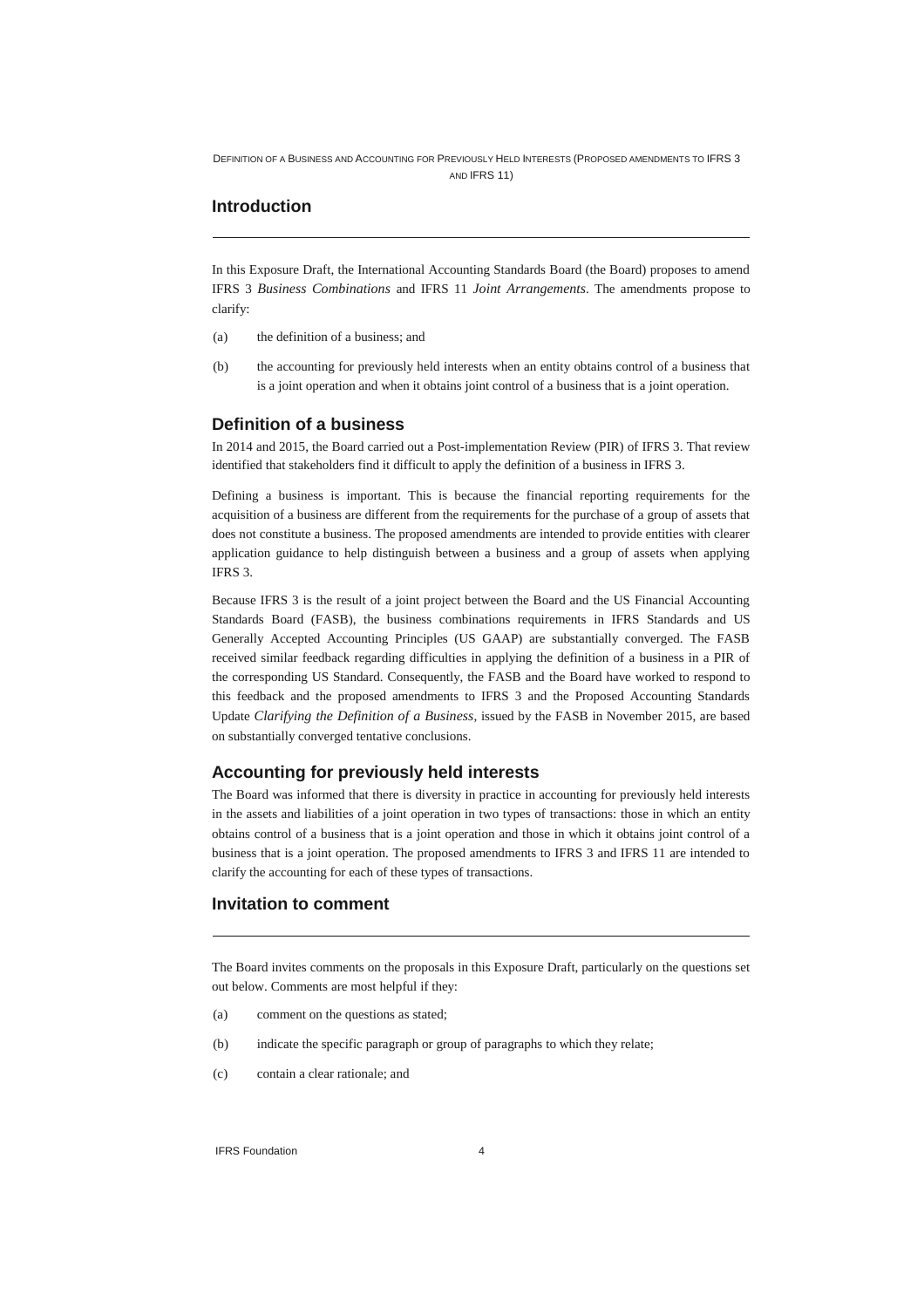(d) include any alternative that the Board should consider.

The Board is not requesting comments on matters in IFRS 3 and IFRS 11 that are not addressed in this Exposure Draft.

Comments should be submitted in writing so as to be received no later than **31 October**

**2016**.

# **Questions for respondents**

**Question 1**

The Board is proposing to amend IFRS 3 to clarify the guidance on the definition of a business (see paragraphs B7–B12C and BC5–BC31). Do you agree with these proposed amendments to IFRS 3?

In particular, do you agree with the Board's conclusion that if substantially all the fair value of the gross assets acquired (ie the identifiable assets and non-identifiable assets) is concentrated in a single identifiable asset or group of similar identifiable assets, then the set of activities and assets is not a business (see paragraphs B11A–B11C)?

Why or why not? If not, what alternative would you propose, if any, and why?

# **Question 2**

The Board and the FASB reached substantially converged tentative conclusions on how to clarify and amend the definition of a business. However, the wording of the Board's proposals is not fully aligned with the FASB's proposals.

Do you have any comments regarding the differences in the proposals, including any differences in practice that could emerge as a result of the different wording?

#### **Question 3**

To address diversity of practice regarding acquisitions of interests in businesses that are joint operations, the Board is proposing to add paragraph 42A to IFRS 3 and amend paragraph B33C of IFRS 11 to clarify that:

- (a) on obtaining control, an entity should remeasure previously held interests in the assets and liabilities of the joint operation in the manner described in paragraph 42 of IFRS 3; and
- (b) on obtaining joint control, an entity should not remeasure previously held interests in the assets and liabilities of the joint operation.

Do you agree with these proposed amendments to IFRS 3 and IFRS 11? If not, what alternative would you propose, if any, and why?

**Question 4**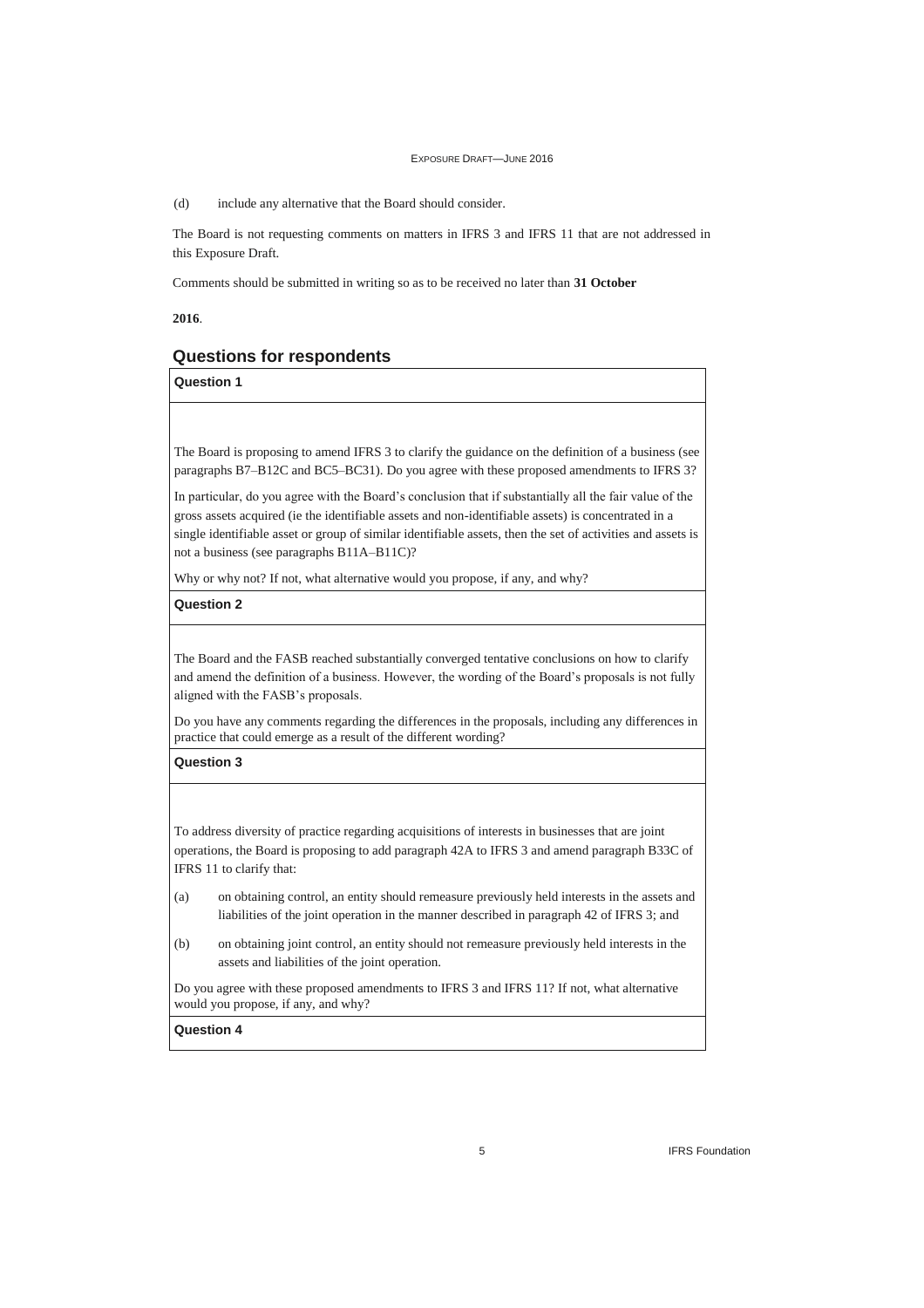#### **Question 1**

The Board is proposing the amendments to IFRS 3 and IFRS 11 to clarify the guidance on the definition of a business and the accounting for previously held interests be applied prospectively with early application permitted.

Do you agree with these proposed transition requirements? Why or why not?

# **How to comment**

Comments should be submitted using one of the following methods.

| Electronically<br>(our preferred method) | Visit the 'Comment on a proposal' page, which can be found at:<br>go.ifrs.org/comment     |
|------------------------------------------|-------------------------------------------------------------------------------------------|
| Email                                    | Email comments can be sent to: commentletters@ifrs.org                                    |
| <b>Postal</b>                            |                                                                                           |
|                                          | <b>IFRS Foundation</b>                                                                    |
|                                          | 30 Cannon Street                                                                          |
|                                          | London EC4M 6XH                                                                           |
|                                          | United Kingdom                                                                            |
|                                          | All commante will be an the public record and poeted on our website unless confidentialit |

All comments will be on the public record and posted on our website unless confidentiality is requested. Such requests will not normally be granted unless supported by good reason, for example, commercial confidence. Please see our website for details on this and how we use your personal data.

# **Approval by the Board of Exposure Draft** *Definition of a Business and Accounting for Previously Held Interests*  **(Proposed amendments to IFRS 3 and IFRS 11) published in June 2016**

The Exposure Draft *Definition of a Business and Accounting for Previously Held Interests*  (Proposed amendments to IFRS 3 and IFRS 11) was approved for publication by the fourteen members of the International Accounting Standards Board.

| Hans Hoogervorst   | Chairman      |
|--------------------|---------------|
| Ian Mackintosh     | Vice-Chairman |
| Stephen Cooper     |               |
| Philippe Danjou    |               |
| Martin Edelmann    |               |
| Patrick Finnegan   |               |
| <b>Amaro Gomes</b> |               |
| Gary Kabureck      |               |
| Suzanne Lloyd      |               |
| Takatsugu Ochi     |               |
| Darrel Scott       |               |
|                    |               |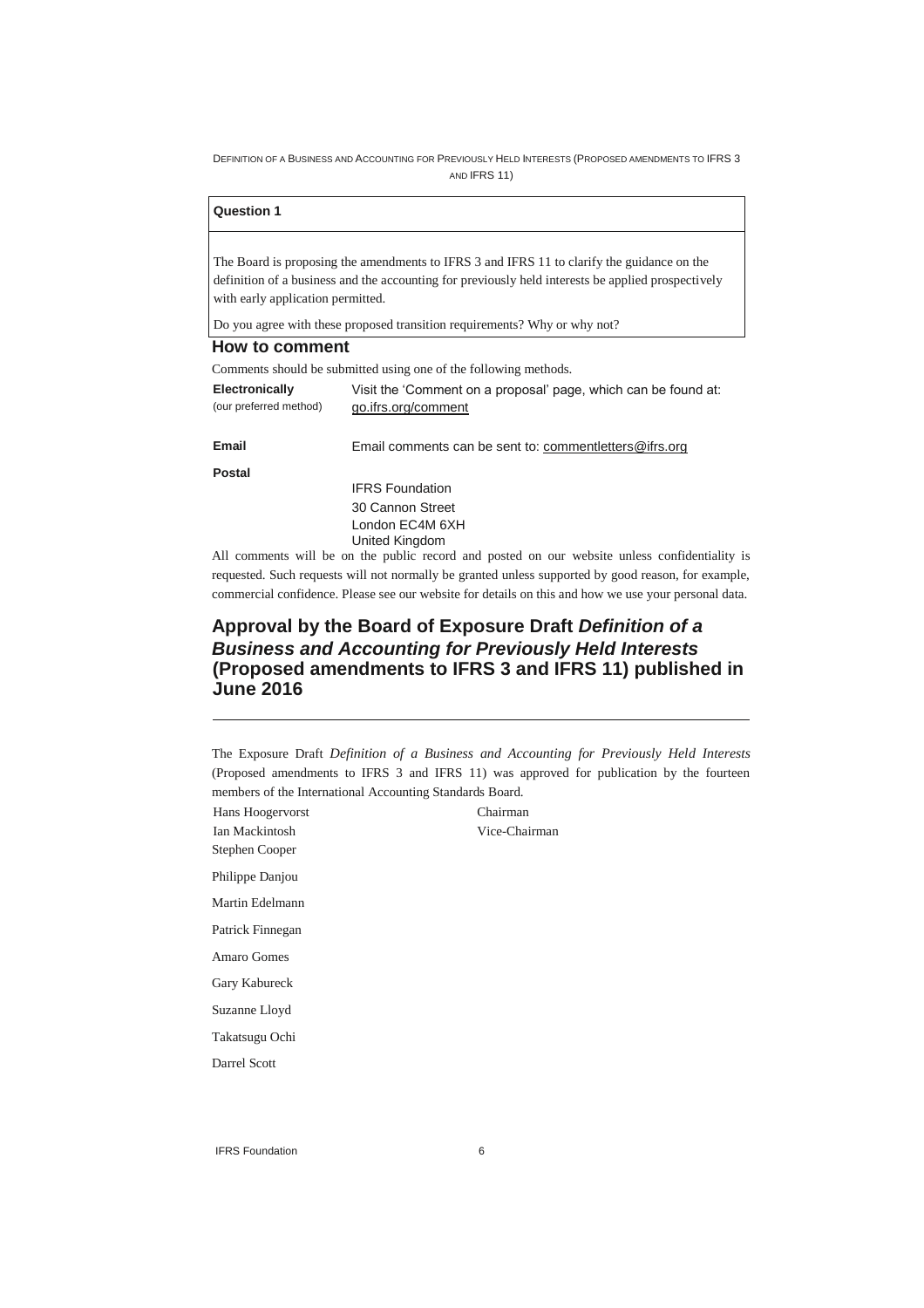Chungwoo Suh Mary Tokar

Wei-Guo Zhang

# **[Draft] Amendments to IFRS 3** *Business Combinations*

Paragraph 42A is added. Paragraphs 41–42 have not been amended but have been included for ease of reference. New text is underlined.

# **Additional guidance for applying the acquisition method to particular types of business combinations**

#### **A business combination achieved in stages**

- 41 An acquirer sometimes obtains control of an acquiree in which it held an equity interest immediately before the acquisition date. For example, on 31 December 20X1, Entity A holds a 35 per cent non-controlling equity interest in Entity B. On that date, Entity A purchases an additional 40 per cent interest in Entity B, which gives it control of Entity B. This IFRS refers to such a transaction as a business combination achieved in stages, sometimes also referred to as a step acquisition.
- 42 In a business combination achieved in stages, the acquirer shall remeasure its previously held equity interest in the acquiree at its acquisition-date fair value and recognise the resulting gain or loss, if any, in profit or loss or other comprehensive income, as appropriate. In prior reporting periods, the acquirer may have recognised changes in the value of its equity interest in the acquiree in other comprehensive income. If so, the amount that was recognised in other comprehensive income shall be recognised on the same basis as would be required if the acquirer had disposed directly of the previously held equity interest.
- 42A Obtaining control of a business that is a joint operation (as defined in IFRS 11 *Joint Arrangements*) for which the acquirer held an interest in its assets and liabilities immediately before the acquisition date (either as a joint operator or as a party to a joint arrangement as defined in IFRS 11) is a business combination achieved in stages. Therefore, the acquirer shall apply the requirements for a business combination achieved in stages, including remeasuring previously held interests in the joint operation in the manner described in paragraph 42.

Paragraph 64N is added.

...

# **Effective date and transition**

# **Effective date**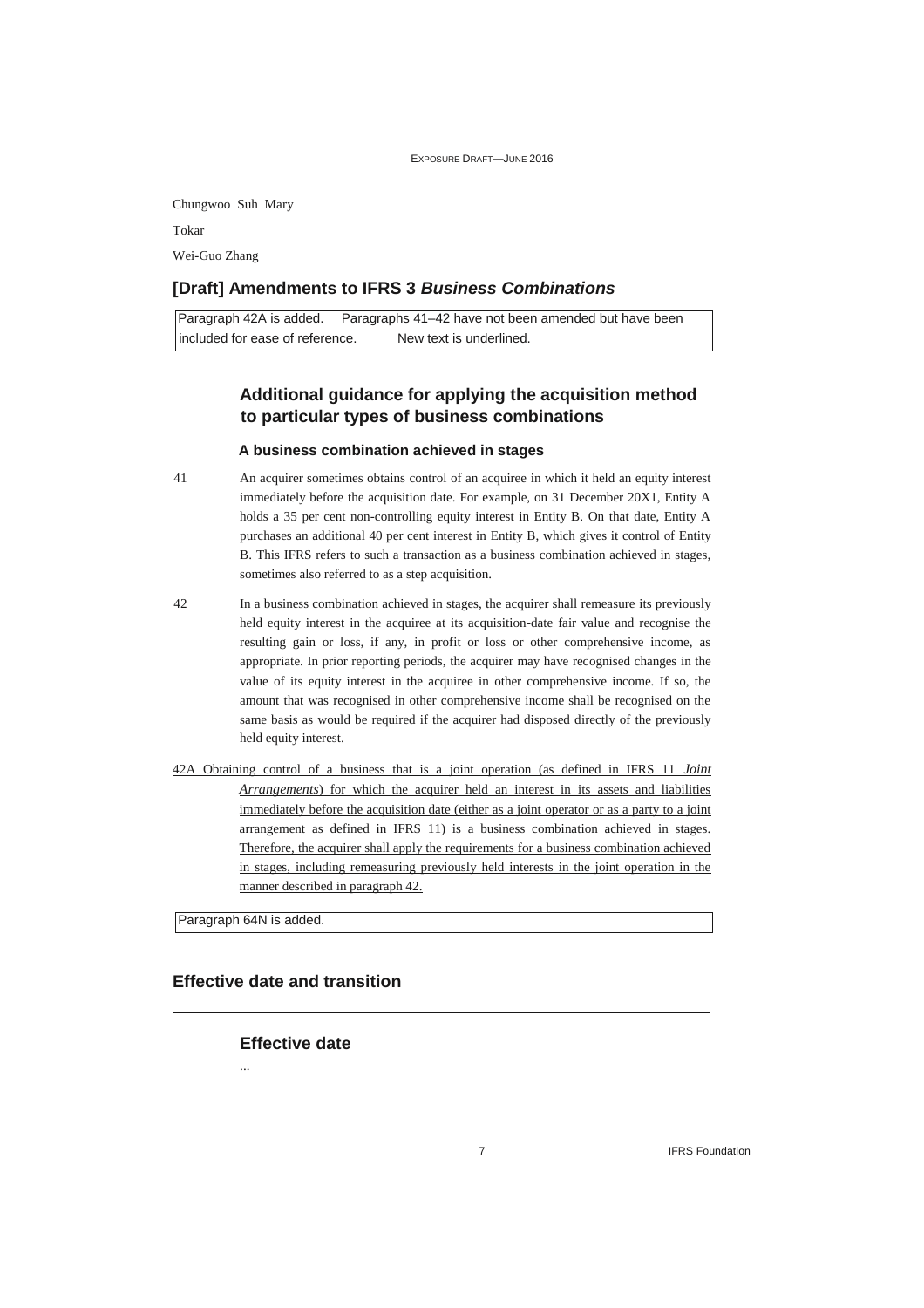64N [Draft] *Definition of a Business and Accounting for Previously Held Interests* (Amendments to IFRS 3 and IFRS 11) added paragraphs 42A, B8A, B11A–B11C and B12A–B12C, amended paragraphs B7–B8, B9, B11 and B12 and deleted paragraph B10. An entity shall apply those amendments to business combinations for which the acquisition date is on or after the beginning of the

> first annual reporting period beginning on or after [effective date]. Earlier application of the amendments is permitted. If an entity applies those amendments for an earlier period it shall disclose that fact.

Paragraphs B7–B8, B9 and B11 are amended. Paragraph B12 is amended and its related heading is added. Paragraphs B8A is added. Paragraphs B11A–B11C and their related headings are added. Paragraphs B12A–B12C are added. Paragraph B10 is deleted. New text is underlined. Deleted text is struck through.

# **Definition of a business (application of paragraph 3)**

- B7 A business consists of inputs and processes applied to those inputs that have the ability to create contribute to the creation of outputs. Although businesses usually have outputs, outputs are not required for an integrated set of activities and assets to qualify as a business. The three elements of a business are defined as follows:
	- (a) **Input:** Any economic resource that creates, or has the ability to ereate, contribute to the creation of outputs when one or more processes are applied to it. Examples include non-current assets (including intangible assets or rights to use non-current assets), intellectual property, the ability to obtain access to necessary materials or rights and employees.
	- (b) **Process:** Any system, standard, protocol, convention or rule that when applied to an input or inputs, creates or has the ability to create contribute to the creation of outputs. Examples include strategic management processes, operational processes and resource management processes. These processes typically are documented, but the intellectual capacity of an organised workforce having the necessary skills and experience following rules and conventions may provide the necessary processes that are capable of being applied to inputs to create outputs. (Accounting, billing, payroll and other administrative systems typically are not processes used to create outputs.)
	- (c) **Output:** The result of inputs and processes applied to those inputs that provide or have the ability to provide a return in the form of dividends, lower costs or other economic benefits directly to investors or other owners, members or participants goods or services to customers, investment income (such as dividends or interest) or other revenues.
- B8 To be capable of being conducted and managed for the purposes defined, an integrated set of activities and assets requires two essential elements—inputs and processes applied to those inputs, which together are or will be used to create outputs. However, a business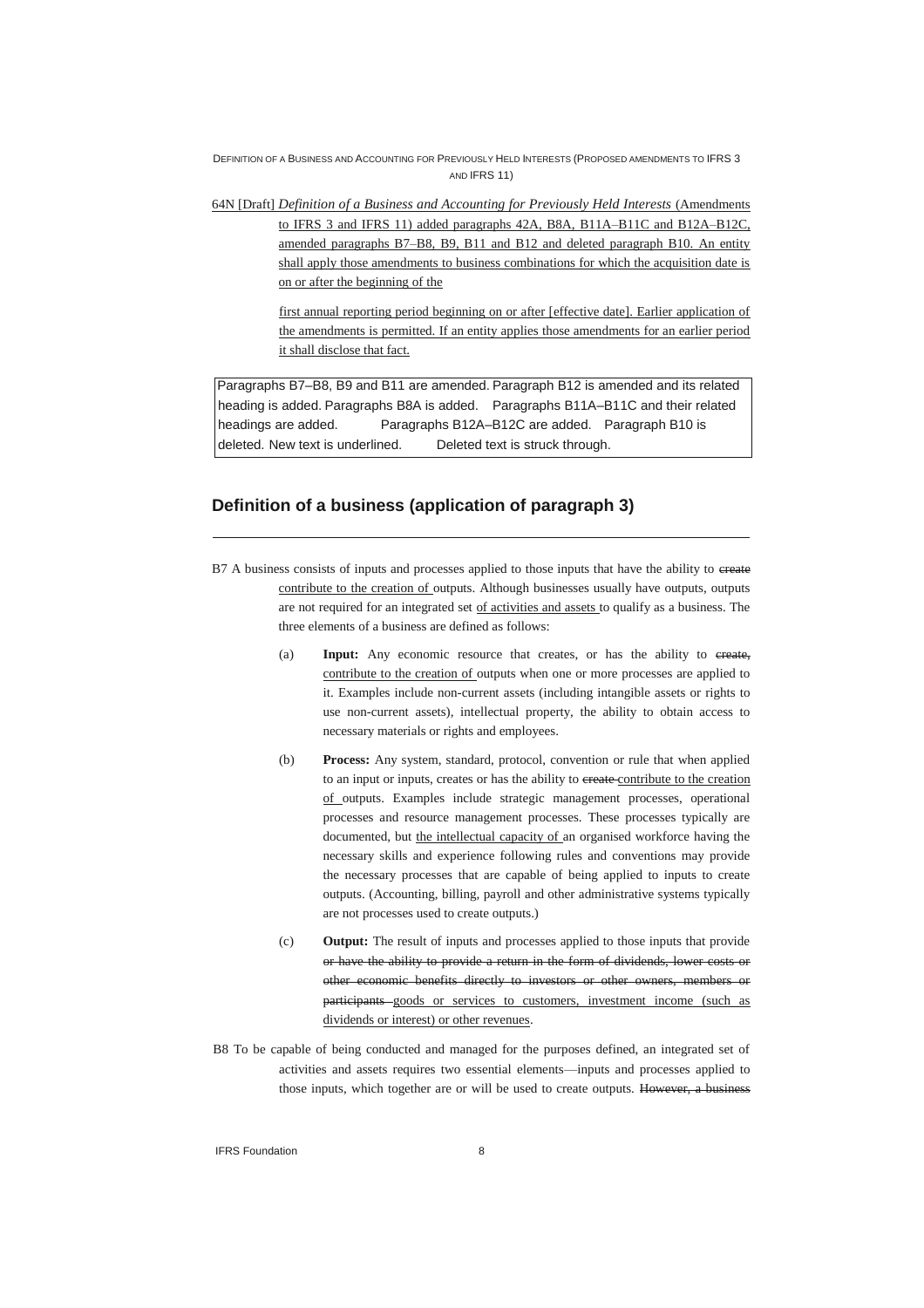need not include all of the inputs or processes that the seller used in operating that business if market participants are capable of acquiring the business and continuing to produce outputs, for example, by integrating the business with their own inputs and processes. To constitute a business, an integrated set of activities and assets must include, at a minimum, an input and a substantive process that together have the ability to contribute to

the creation of outputs. However, a business need not include all of the inputs or processes that the seller used in operating that business.

B8A In order to assess whether a transaction is the acquisition of a business, an entity first assesses whether substantially all of the fair value of the gross assets acquired are concentrated in a single asset or group of similar assets. If the fair value is concentrated in this way then the transaction is not the acquisition of a business. If this concentration is not present then a further assessment is performed applying the requirements of paragraphs B12A– B12C. Paragraphs B12A–B12C provide a framework for evaluating whether the acquired set of activities and assets includes a substantive process. The diagram below summarises the assessment process set out in paragraphs B11A–B12C.



- B9 The nature of the elements of a business varies by industry and by the structure of an entity's operations (activities), including the entity's stage of development. Established businesses often have many different types of inputs, processes and outputs, whereas new businesses often have few inputs and processes and sometimes only a single output (product). Nearly all businesses also have liabilities, but a business need not have liabilities. Similarly, an acquired set of activities and assets that is not a business might have liabilities.
- B10 An integrated set of activities and assets in the development stage might not have outputs. If not, the acquirer should consider other factors to determine whether the set is a business. Those factors include, but are not limited to, whether the set: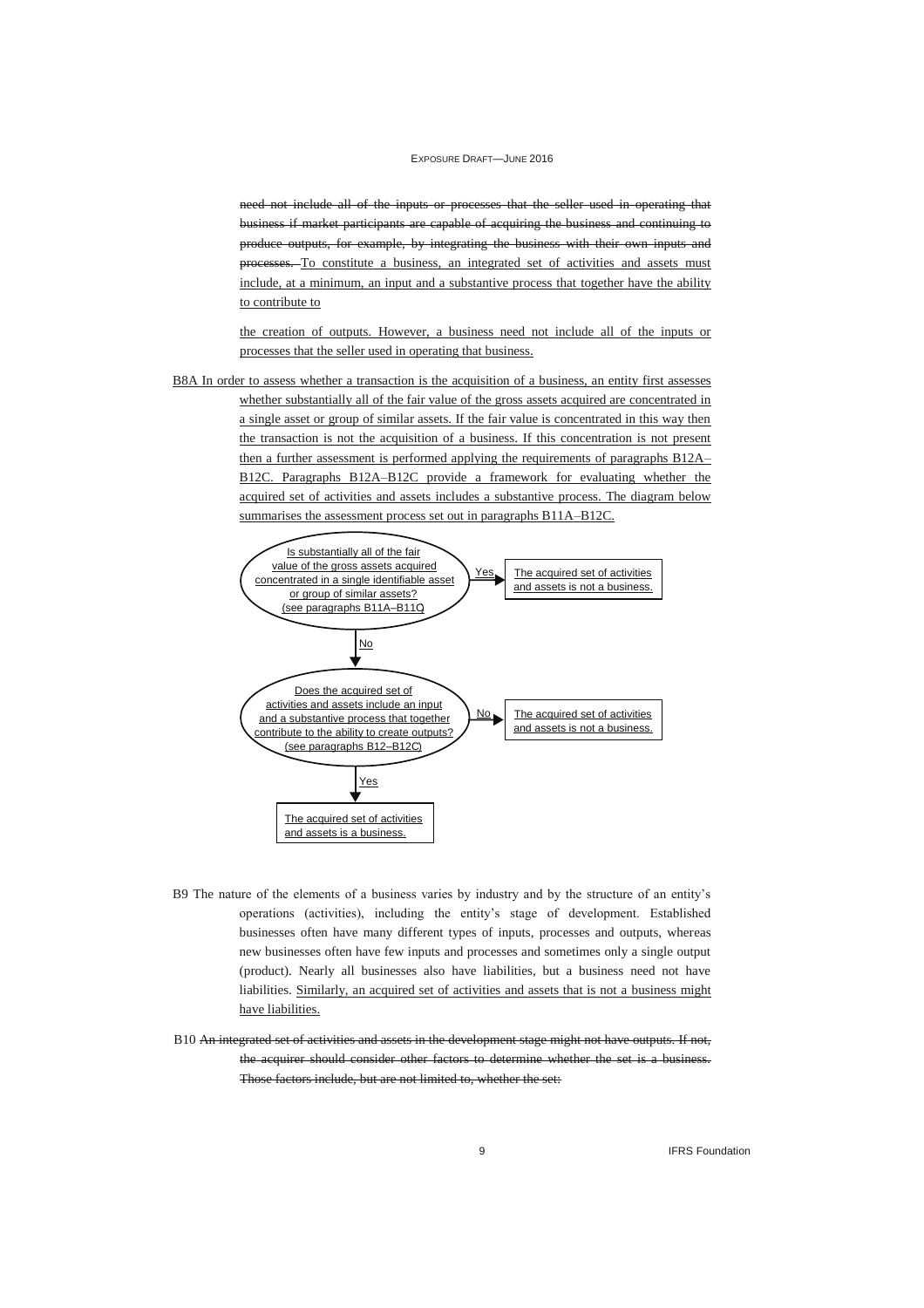- DEFINITION OF A BUSINESS AND ACCOUNTING FOR PREVIOUSLY HELD INTERESTS (PROPOSED AMENDMENTS TO IFRS 3 AND IFRS 11)
	- has begun planned principal activities;
	- (b) has employees, intellectual property and other inputs and processes that could be applied to those inputs;
	- (c) is pursuing a plan to produce outputs; and
	- (d) will be able to obtain access to customers that will purchase the outputs.

Not all of those factors need to be present for a particular integrated set of activities and assets in the development stage to qualify as a business. [Deleted]

B11 Determining whether a particular set of activities and assets and activities is a business should be based on whether the integrated set is capable of being conducted and managed as a business by a market participant. Thus, in evaluating whether a particular set is a business, it is not relevant whether a seller operated the set as a business or whether the acquirer intends to operate the set as a business.

#### **Assesment of concentration of fair value**

- B11A A transaction is not a business combination if the transaction is primarily a purchase of a single asset or group of assets. Consequently, if substantially all of the fair value of the gross assets acquired is concentrated in a single identifiable asset or group of similar identifiable assets, then the set of activities and assets is not a business. The fair value of the gross assets acquired includes the fair value of any acquired input, contract, process, workforce and any other intangible asset that is not identifiable. The fair value of the gross assets acquired may be determined by adding the fair value of the liabilities assumed to the fair value of the consideration paid (plus the fair value of any noncontrolling interest and previously held interest, if any).
- B11B A single identifiable asset, for the test in paragraph B11A, is any asset or group of assets that would be recognised and measured as a single identifiable asset in a business combination. In addition, for this assessment, tangible assets that are attached to, and cannot be physically removed and used separately from, other tangible assets without incurring significant cost, or significant diminution in utility or fair value to either asset, shall be considered a single identifiable asset.
- B11C In addition, for the test in paragraph B11A, the following assets shall not be combined into a single identifiable asset or considered a group of similar identifiable assets:
	- (a) separately identifiable tangible and intangible assets;
	- (b) different classes of tangible assets (for example, inventory and manufacturing equipment) unless they meet the criterion to be considered a single identifiable asset in paragraph B11B;
	- (c) identifiable intangible assets in different intangible asset classes (for example, customer-related intangibles, trade marks, and in-process research and development);
	- (d) financial assets and non-financial assets; and
	- (e) different classes of financial assets (for example, cash, accounts receivable and marketable securities).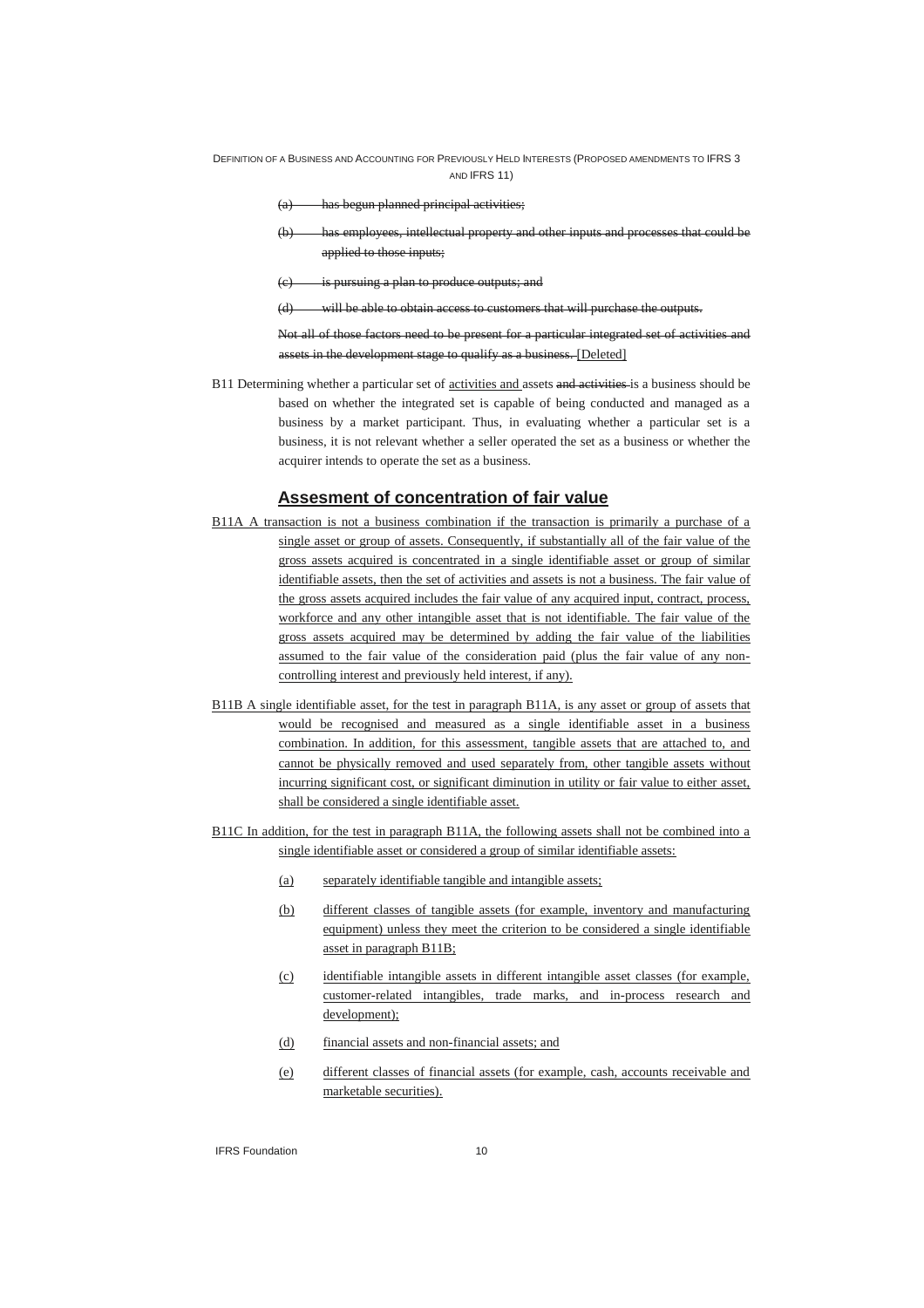#### **Evaluating whether an acquired process is substantive**

B12 In the absence of evidence to the contrary, a particular set of assets and activities in which goodwill is present shall be presumed to be When evaluating whether a set of activities and assets includes a substantive process, the presence of more

> than an insignificant amount of goodwill may be an indicator that an acquired process is substantive and the set of activities and assets is a business. However, a business need not have goodwill. Paragraphs B12A–B12C provide a framework to assist an entity in evaluating whether the set of activities and assets includes a substantive process. Paragraphs B12A and B12B include two different sets of criteria to consider, depending on whether the set of activities and assets has outputs. Paragraph B12A sets out the criteria to consider when the set of activities and assets does not have outputs. Paragraph B12B sets out the criteria to consider when the set of activities and assets has outputs.

- B12A If a set of activities and assets does not, at the acquisition date, have outputs (for example, it is an early-stage entity that has not started generating revenues), the set is a business only if it includes an organised workforce (which is an input) with the necessary skills, knowledge, or experience to perform an acquired substantive process (or group of processes). In addition, that acquired substantive process (or group of processes) shall be critical to the ability to develop or convert another acquired input or inputs into outputs. Inputs that the organised workforce could develop (or is developing) or convert into outputs include the following:
	- (a) intellectual property that could be used to develop a good or service;
	- (b) other economic resources that could be developed to create outputs; or
	- (c) rights to access necessary materials or rights that enable the creation of future outputs.

Examples of the inputs in paragraphs (a)–(c) include technology, in-process research and development projects, real estate and mineral interests.

A process (or group of processes) is not critical if, for example, it is ancillary or minor within the context of all the processes required to create outputs.

- B12B If a set of activities and assets has outputs at the acquisition date (for example, if it generates revenue before the acquisition), the set is a business if either:
	- (a) the acquired set of activities and assets includes a process (or group of processes) that, when applied to an acquired input or inputs, contributes to the ability to continue producing outputs, even without the acquisition of an organised workforce, and that process (or group of processes) is considered unique or scarce, or cannot be replaced without significant cost, effort, or delay in the ability to continue producing outputs; or
	- (b) the acquired set of activities and assets includes an organised workforce with the necessary skills, knowledge, or experience to perform an acquired process (or group of processes) that when applied to an acquired input or inputs, is critical to the ability to continue producing outputs.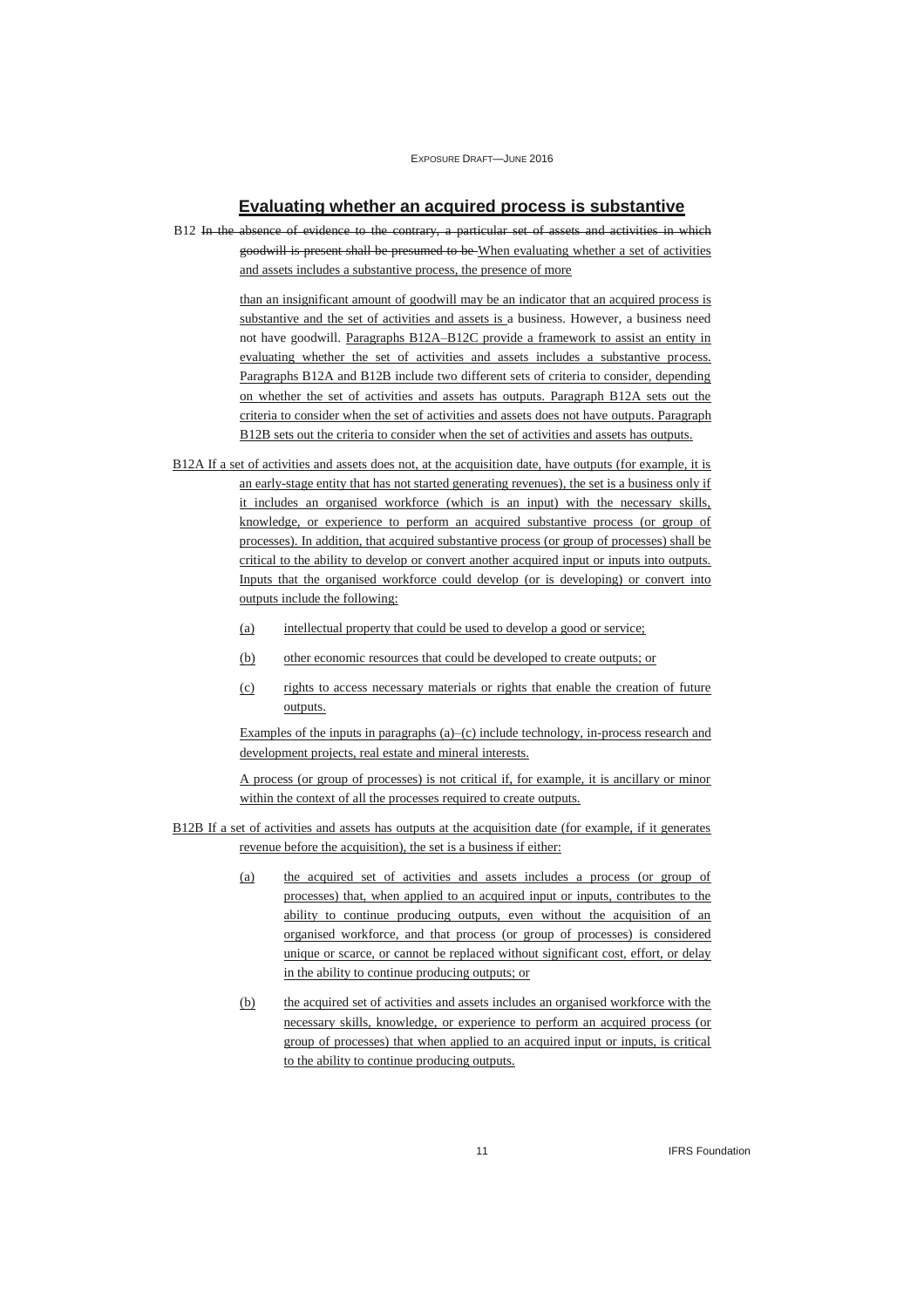B12C An acquired contract is not a substantive process. However, an acquired contract may give access to an organised workforce, for example a contract for outsourced property management or outsourced asset management. An entity shall assess whether an organised workforce accessed through such a contractual arrangement performs a substantive process that the entity controls, and thus has acquired (for example, considering the duration and the renewal terms of the contract).

Paragraph B42 is not amended but it is reproduced for ease of reference, because it is mentioned in two Illustrative Examples.

# **Assets subject to operating leases in which the acquiree is the lessor**

B42 In measuring the acquisition-date fair value of an asset such as a building or a patent that is subject to an operating lease in which the acquiree is the lessor, the acquirer shall take into account the terms of the lease. The acquirer does not recognise a separate asset or liability if the terms of an operating lease are either favourable or unfavourable when compared with market terms.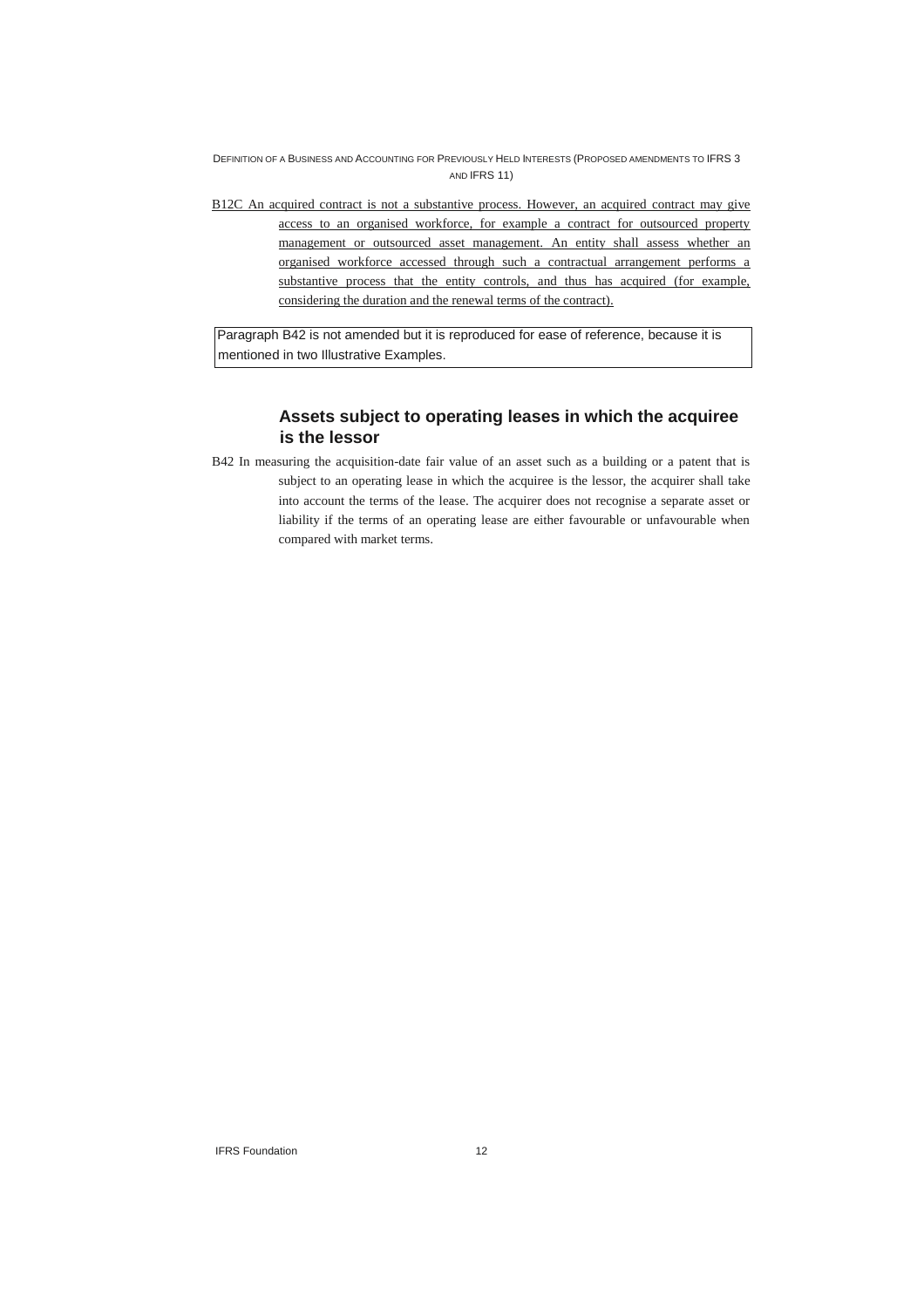# **Basis for Conclusions on the proposed amendments to IFRS 3**  *Business Combinations*

*This Basis for Conclusions accompanies, but is not part of, the proposed amendments.*

# **Accounting for previously held interests**

- BC1 The IFRS Interpretations Committee informed the Board in 2015 that when an entity obtains control of a business that is a joint operation, there is diversity in practice in accounting for interests that the entity held in the assets and liabilities of the joint operation before obtaining control of the joint operation. This diversity arises because of differing interpretations of the term 'equity interests' in paragraphs 41–42 of IFRS 3. Some entities thought that 'equity interests' do not include interests in the assets and liabilities of a joint operation. Therefore, they thought that the remeasurement requirements for previously held interests do not apply. Other entities thought that the remeasurement requirements would apply if the joint operation was a business.
- BC2 The Board observed that obtaining control of a business that is a joint operation is a business combination achieved in stages. It also observed that the transaction results in a significant change in the nature of, and economic circumstances surrounding, any interests in the joint operation. The Board concluded in developing IFRS 3 that these factors warrant remeasurement at fair value of the previously held interests.
- BC3 Consequently, the Board proposes to clarify that, when an entity obtains control of a business that is a joint operation, the entity applies the requirements for a business combination achieved in stages, including remeasuring previously held interests in the assets and liabilities of the joint operation to fair value.

#### **Transition**

BC4 The Board proposes that an entity apply paragraph 42A of IFRS 3 to business combinations for which the acquisition date is on or after the beginning of the first annual reporting period beginning on or after the effective date of the amendment, with early application of the amendment permitted. This is because, for transactions occurring before that date, if the previously held interests had not been remeasured retrospective application of this amendment may involve the use of hindsight in determining the acquisition-date fair value of the previously held interests.

# **Definition of a business**

- BC5 Following the Post-implementation Review (PIR) of IFRS 3 *Business Combinations*, the Board concluded in 2015 that many stakeholders have concerns about how to interpret and apply the definition of a business, for the following main reasons:
	- (a) the assessment of the relevance of the processes acquired as part of the acquired set of activities and assets, and the significance of the processes missing from the set, is difficult: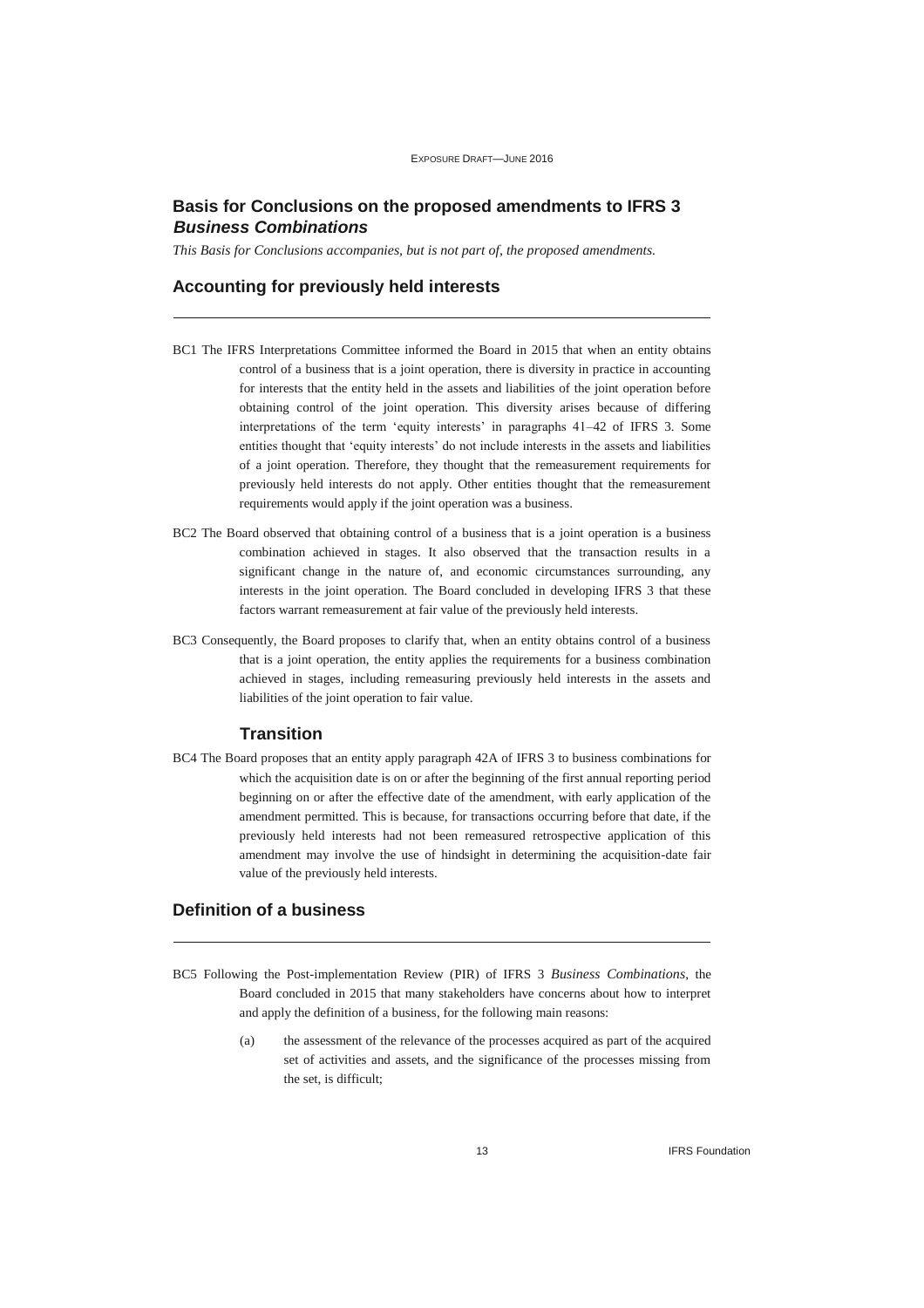- (b) the definition of a business is broad and IFRS 3 has little or no guidance on when an acquired set of activities and assets is not a business:
- (c) the wording 'capable of being conducted as a business' does not help in determining whether a transaction includes a business;
- (d) it is not clear how to apply the definition of a business when the entity acquired does not generate revenues; and
- (e) the term 'market participant' is not defined in IFRS 3. Some sets of activities and assets may be considered as a business for a specific group of market participants if they could integrate the set in their processes. However, the same set of activities and assets may not be considered as a business from the perspective of other market participants.
- BC6 To address those concerns, the Board added to its agenda a project to clarify the definition of a business, with the objective of assisting entities to determine whether a transaction should be accounted for as a purchase of assets or as a business combination.
- BC7 IFRS 3 is the result of a joint project between the Board and the FASB, and the business combinations requirements in IFRS Standards and US GAAP are substantially converged. The PIR of IFRS 3 and the PIR of FASB Statement No. 141 *Business Combinations* (revised 2007), identified similar difficulties in applying the definition of a business. The FASB noted that although the definition is identical, it does not appear to be interpreted consistently in practice between jurisdictions that apply US GAAP and jurisdictions that apply IFRS Standards. Consequently, the FASB issued an Exposure Draft in November 2015 containing proposals intended to improve the application of the definition of a business in US GAAP. The amendments proposed by the Board address the issues identified during the PIR of IFRS 3 and, though worded differently, these proposed amendments and those proposed by FASB are based on substantially converged tentative conclusions. The Board also believes that the combined effect of the IASB and FASB proposed amendments should improve consistency in the application of the definition of a business across jurisdictions that apply US GAAP and jurisdictions that apply IFRS Standards.

#### BC8 In summary, the Board proposes:

- (a) to clarify that to be considered a business, an acquired set of activities and assets must include, at a minimum, an input and a substantive process that together have the ability to contribute to the creation of outputs;
- (b) to remove the statement that a set of activities and assets is a business if market participants can replace the missing elements and continue to produce outputs;
- (c) to revise the definition of outputs to focus on goods and services provided to customers and to remove the reference to the ability to reduce costs;
- (d) to consider a set of activities and assets not to be a business if, at the transaction date, substantially all of the fair value of the gross assets acquired (that is, the identifiable assets and unidentifiable assets acquired) is concentrated in a single identifiable asset or group of similar identifiable assets;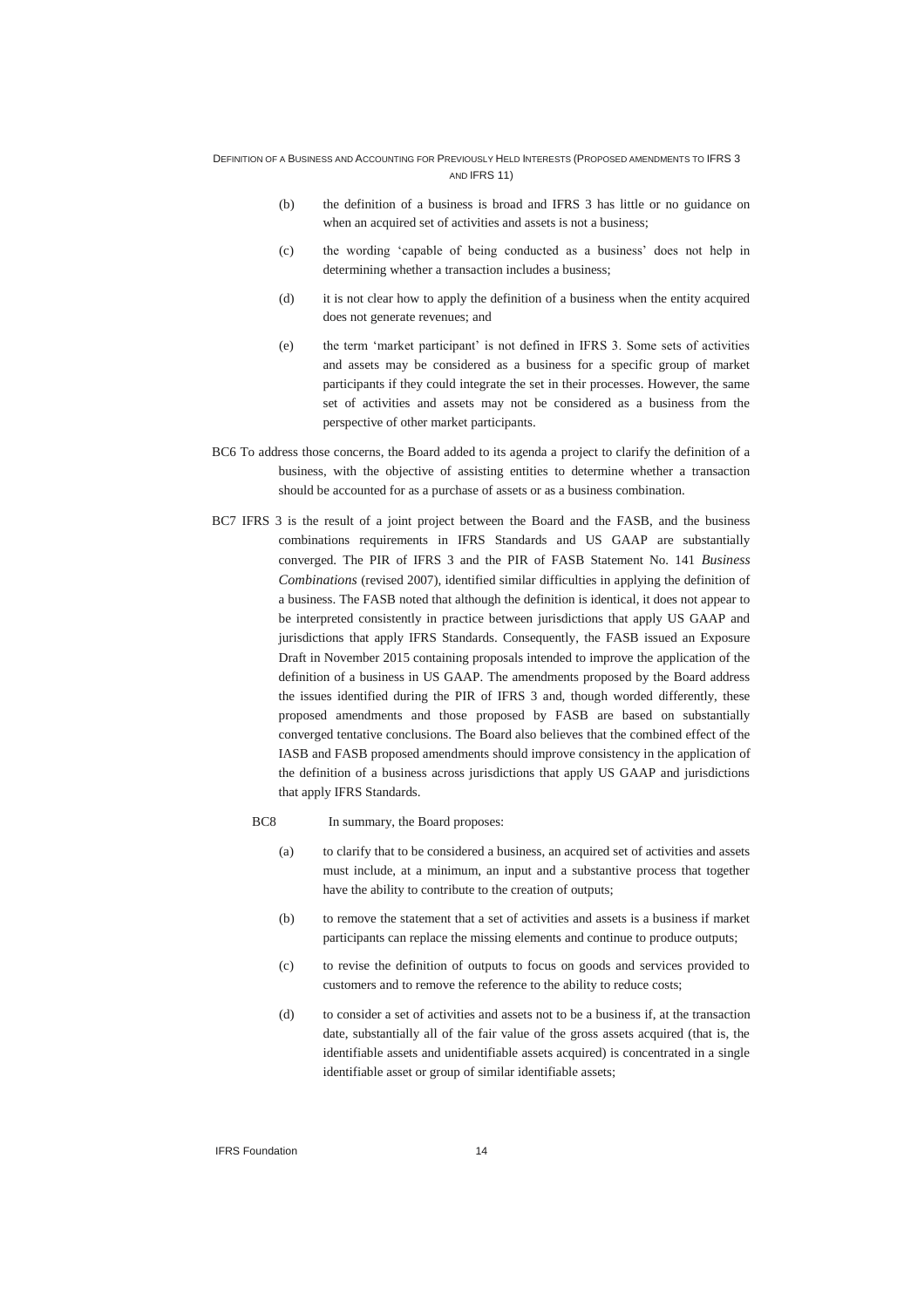- (e) to add guidance to help determine whether a substantive process has been acquired;
- (f) to add examples to help with the interpretation of what is considered a business; and
- (g) that an entity would not be required to apply the proposed amendments to transactions that occur before the effective date of the amendments.

#### **Minimum requirements to be a business**

- BC9 The Board noted that the existence of a process (or processes) is what distinguishes a business from a group of assets. Consequently, the Board decided that to be considered a business, an acquisition must include, at a minimum, an input and a substantive process that together contribute to the ability to create outputs.
- BC10 The Board decided that an input and substantive process together are required to contribute to the ability to create outputs, but need not be sufficient to create the outputs. In other words, not all of the inputs and processes needed to create outputs need to be acquired for the set of activities and assets to be a business.

#### **Market participant capable of replacing missing elements**

- BC11 Many participants to the PIR of IFRS 3 observed that some sets of activities and assets may be considered to be a business for market participants who could integrate the set of activities and assets in their processes. However, the same set of activities and assets may not be considered a business from the perspective of other market participants. Consequently, they observed that the assessment of a market participant's ability to integrate the acquired set of activities and assets can be challenging.
- BC12 The Board decided that the ability of some market participants to integrate the acquired set of activities and assets should not be considered in determining whether the acquisition is a business combination. The Board proposed this change, because it believes that the assessment should be based on what has been acquired, rather than on how a market participant could potentially integrate the acquired activities and assets.
- BC13 Consequently, the proposed amendments would provide new tests to assess whether the minimum requirements for a set of activities and assets to be a business are met (ie the set must have at least an input and a substantive process that together have the ability to contribute to the creation of outputs).
- BC14 The Board also considered whether the evaluation of an acquired set should continue to be performed from a market participant's perspective as stated in paragraph B11. Some participants to the PIR of IFRS 3 indicated that the evaluation of a transaction from a market participant's perspective requires a

fact-driven assessment that excludes the business rationale, the strategic considerations and the objectives of the acquirer. The Board believes that the assessment of whether an acquisition includes a business should continue to be a fact-driven assessment. This helps to prevent similar transactions being accounted for differently depending on the intentions of the acquirer. In its view, including the business rationale and the strategic considerations of the acquirer would increase the subjectivity of this assessment and thus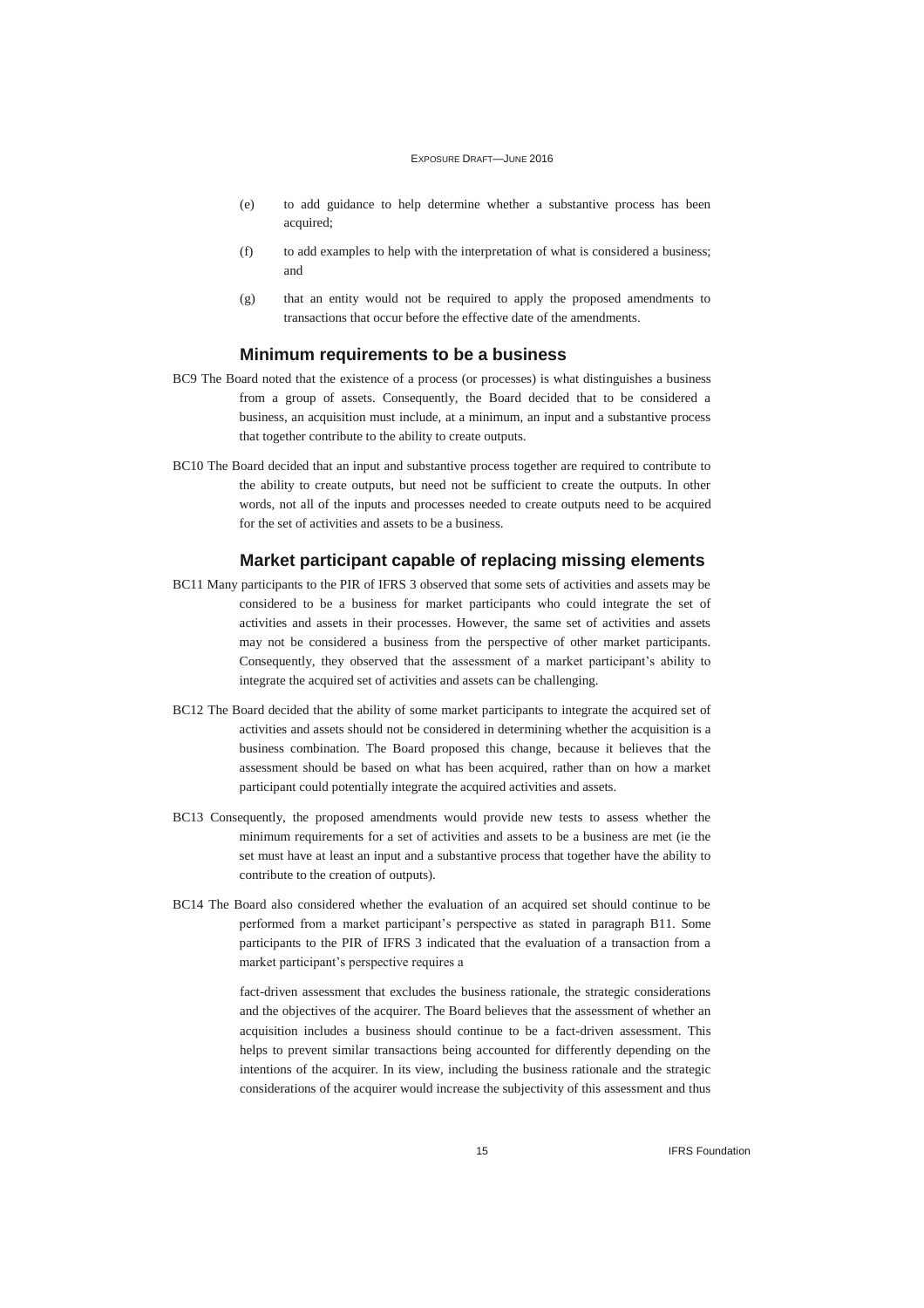> the diversity in practice. Consequently, the Board decided not to change paragraph B11 in this regard.

### **Revise the definition of outputs**

- BC15 The Board proposes to narrow the definition of outputs to focus on goods and services provided to customers. For example, the proposed definition of outputs excludes returns in the form of lower costs; it also excludes other economic benefits provided directly to investors or other owners, members, or participants. This is consistent with how outputs are discussed in IFRS 15 *Revenue from Contracts with Customers*, which describes goods or services that are an output of an entity's ordinary activities. However, the Board noted that not all entities have revenues that are within the scope of IFRS 15 and, therefore, decided to include in the definition other types of outputs. The proposed changes to the definition of outputs would, however, narrow the types of benefits. The Board believes that the current definition of outputs, which includes lower costs and benefits provided directly to investors, does not help in distinguishing between an asset and a business, because it confuses motivations for the acquisition with an assessment of the characteristics of the assets (and activities) acquired. Many asset purchases (eg the purchase of new equipment for a manufacturing facility) may lower costs even though they do not involve the acquisition of activities and processes.
- BC16 Many participants in the PIR indicated that the phrase 'capable of being conducted and managed for the purpose of providing a return' in the current definition of a business is too broad and therefore not helpful in distinguishing businesses from assets. However, the proposals to revise the definition of outputs (combined with the proposals to provide guidance on substantive processes) would narrow the definition of a business. Consequently, the Board believes that it is not necessary to change or clarify the term 'capable of' in the definition of a business.
- BC17 The Board noted that in some cases a business would be integrated by the acquirer so that it no longer generated revenue. For example, an entity may acquire a supplier and subsequently consume all the output from the supplier. Although the acquired supplier no longer generates revenue after the transaction, the acquired inputs and processes would still be 'capable of' generating outputs and so could qualify as a business, if the criteria in paragraph B12B are met. The Board believes that this result is appropriate. Accordingly, the Board proposes to retain the term 'capable of' as the basis for assessment.

# **The fair value of the assets acquired is concentrated in a single asset**

- BC18 The Board proposes to provide a screening test that will make it simpler in some cases to determine, without further analysis, that a set of activities and assets acquired does not constitute a business. To do this, the Board proposes that further assessment of whether a set of activities and assets is a business would not be appropriate if substantially all of the fair value of the gross assets acquired is concentrated in a single identifiable asset or group of similar identifiable assets.
- BC19 The Board decided to propose a test to screen out transactions in which substantially all of the fair value of the assets acquired is concentrated in a single identifiable asset, or group of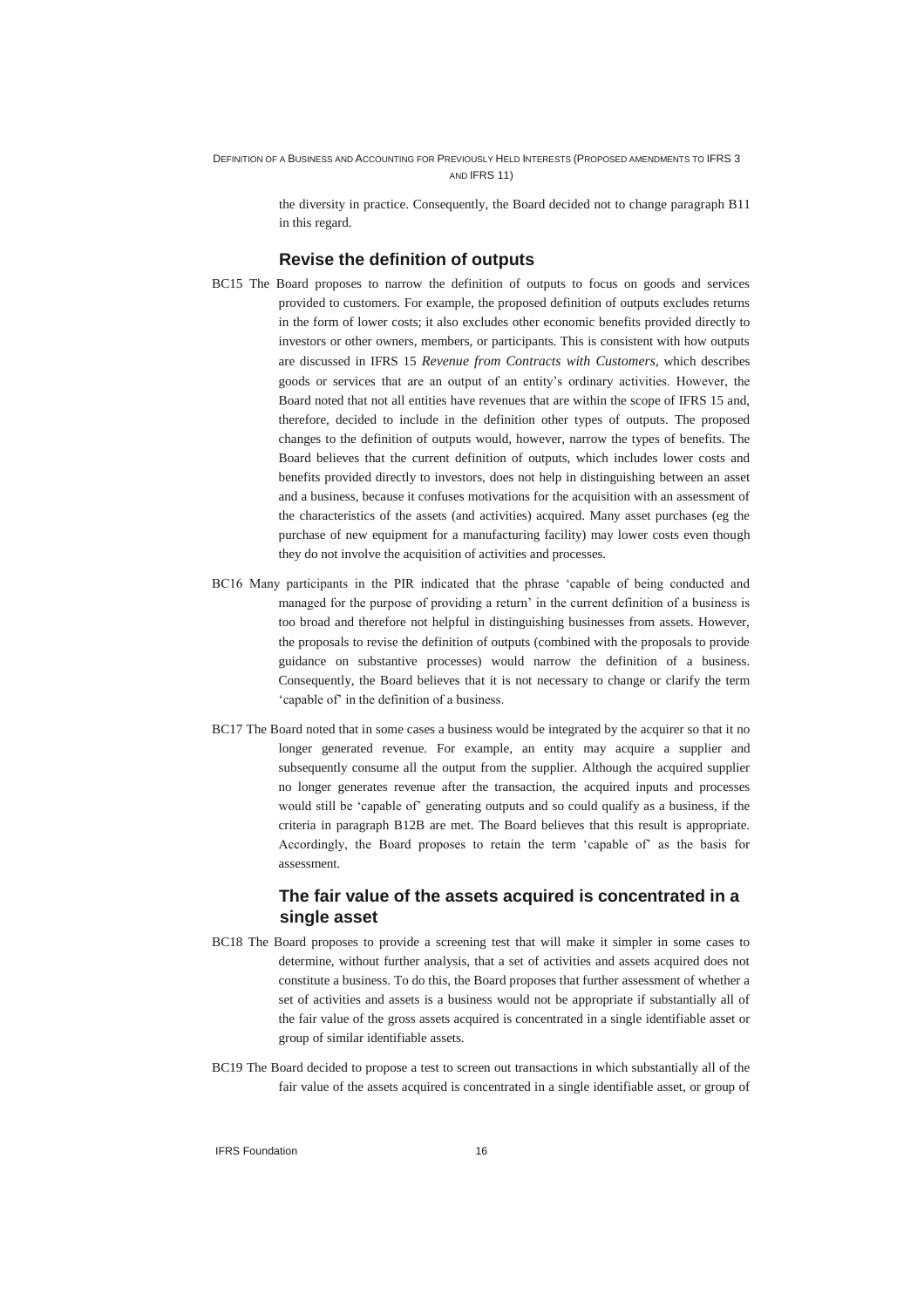similar assets, because it believes that this initial screening will reduce the cost of applying the definition of a business without changing the Board's intended outcome. The Board believes that, in most cases, the proposed guidance on substantive processes and this screening test would lead to the same conclusion. The Board expects that, usually, the fair value of a substantive process would be more than insignificant, even if an asset is not recognised for some or all of the acquired processes. Consequently, in those cases, if the acquired set includes a substantive process, then the fair value of the gross assets acquired would not be concentrated in a single asset or a group of similar assets.

- BC20 The Board decided that it was not necessary to provide further guidance for application of the term 'substantially all' because that term is already used in several IFRS Standards, such as IAS 23 *Borrowing Costs*, IFRS 9 *Financial Instruments*, IFRS 10 *Consolidated Financial Statements* and IFRS 15.
- BC21 The proposed screening test refers to the fair value of the gross assets acquired, rather than to the fair value of the total consideration paid or net assets. Thus, the existence of debt (for example, a building financed by a mortgage loan) or other liabilities will not alter the conclusion. The Board decided that the assessment of the significance of similar assets acquired should be made without considering how they are financed.

# **Guidance on evaluating whether an acquired process is substantive**

- BC22 The Board proposes to add guidance to help entities to determine whether a process that has been acquired is substantive, rather than trying to develop a single definition of what a substantive process is. This is because the Board noted that it would be difficult to define a substantive process or determine what processes are substantive across all types of entities. That determination could vary from industry to industry and from transaction to transaction. The Board proposes that this guidance should be considered only when the fair value of the assets acquired is not concentrated in a single asset or group of similar assets.
- BC23 The Board's clarifications propose two similar but distinct tests of acquired processes depending on whether the acquired set of activities and assets has outputs. This is because when outputs are not yet being created, the importance

of the required elements of a business (ie inputs and processes) to the assessment is greater. For this reason, the Board proposes criteria that require more persuasive evidence in the absence of outputs.

BC24 The Board's clarifications propose that when the acquired set of activities and assets does not have outputs, the definition of a business is met only if the inputs acquired include both an organised workforce that performs a process that is critical to the creation of output and another input (or inputs) that is intended to be developed into outputs. The Board believes that it is important that the set that includes an organised workforce must also have an input that can lead to an output, so those elements can work together to contribute to the creation of outputs. Requiring only an organised workforce might imply that merely hiring a skilled employee and not acquiring any other inputs could be considered acquiring a business, which the Board believes is inconsistent with the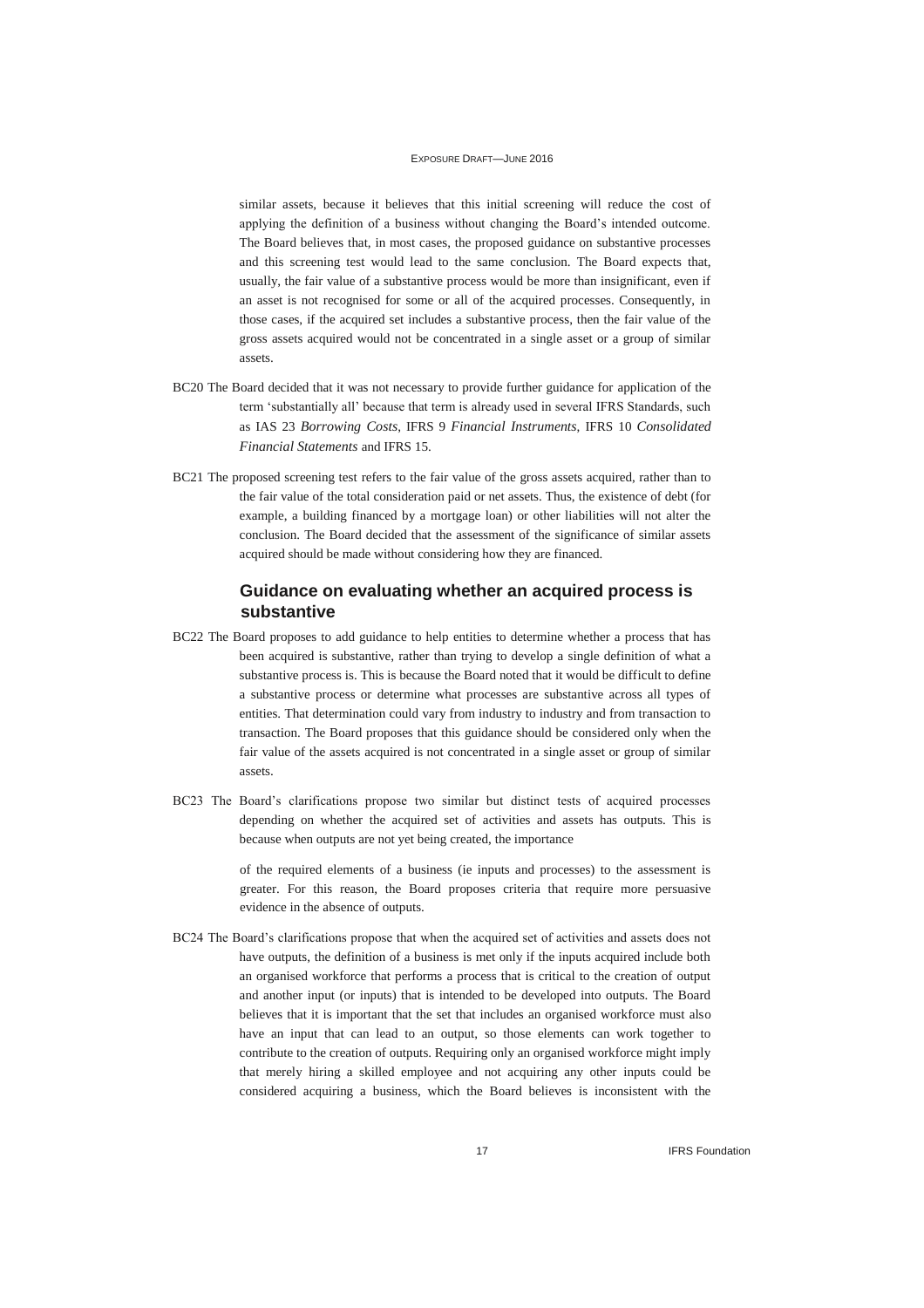> definition of a business. The Board believes that an organised workforce is an input to a business, but not a business on its own. Nonetheless, the intellectual capacity of an organised workforce (that is, the capacity of an organised workforce to perform a process even if the process is not documented) is a process. For this reason, the Board also proposes to amend paragraph B7(b).

- BC25 In contrast, when the acquired set of activities and assets has outputs, there is more evidence that the set is a business. Because inputs are already being converted into outputs, it is not as important to consider the type of inputs acquired.
- BC26 The Board believes that an organised workforce is not required in order to conclude that the set of activities and assets is a business only in some limited circumstances. These circumstances are: (i) the set has outputs and (ii) the acquired set includes a process (or a group of processes) that is unique or scarce, or is difficult to replace. For this reason, the Board proposes the term 'unique or scarce' in paragraph B12B(a) (ie when an organised workforce is not acquired) and the term 'critical' in paragraphs B12A and B12B(b) (ie when an organised workforce is acquired). The Board believes that processes that are unique or scarce are usually valuable and would often indicate that the process is substantive; consequently the Board's proposals do not require that an organised workforce is one of the inputs acquired when a unique or scarce process is acquired. In contrast, some critical processes may not be unique or scarce, but widely available; consequently it is necessary that an organised workforce with the necessary skills to perform that critical process is also acquired in order to conclude that the transaction is a business combination.
- BC27 Some IFRS Interpretations Committee members observed that IFRS 3 does not provide sufficient guidance on whether and how inputs and processes that have been outsourced should be considered in the assessment of whether an acquired set of activities and assets constitutes a business. Consequently, the Board proposes to clarify in paragraph B12C that an acquired outsourcing agreement may be considered to provide access to an organised workforce that performs a substantive process.
- BC28 The Board proposes to amend paragraph B12 to remove the presumption that the presence of goodwill indicates that the acquired set of activities and assets is

a business. This is because the Board believes that an entity may be willing to pay an insignificant premium for an asset or an assembled group of assets in some cases. Consequently, the presence of an insignificant amount of goodwill does not mean that the acquired assets (and activities, if any) should automatically be considered a business.

BC29 The Board proposes to delete paragraph B10 that described the factors to consider when assessing an integrated set of activities and assets in the development stage because paragraph B12A includes the requirements for these types of transactions.

#### **Adding examples**

BC30 The Board proposes to add the examples in paragraphs IE74–IE107 to assist with the interpretation of what is considered a business.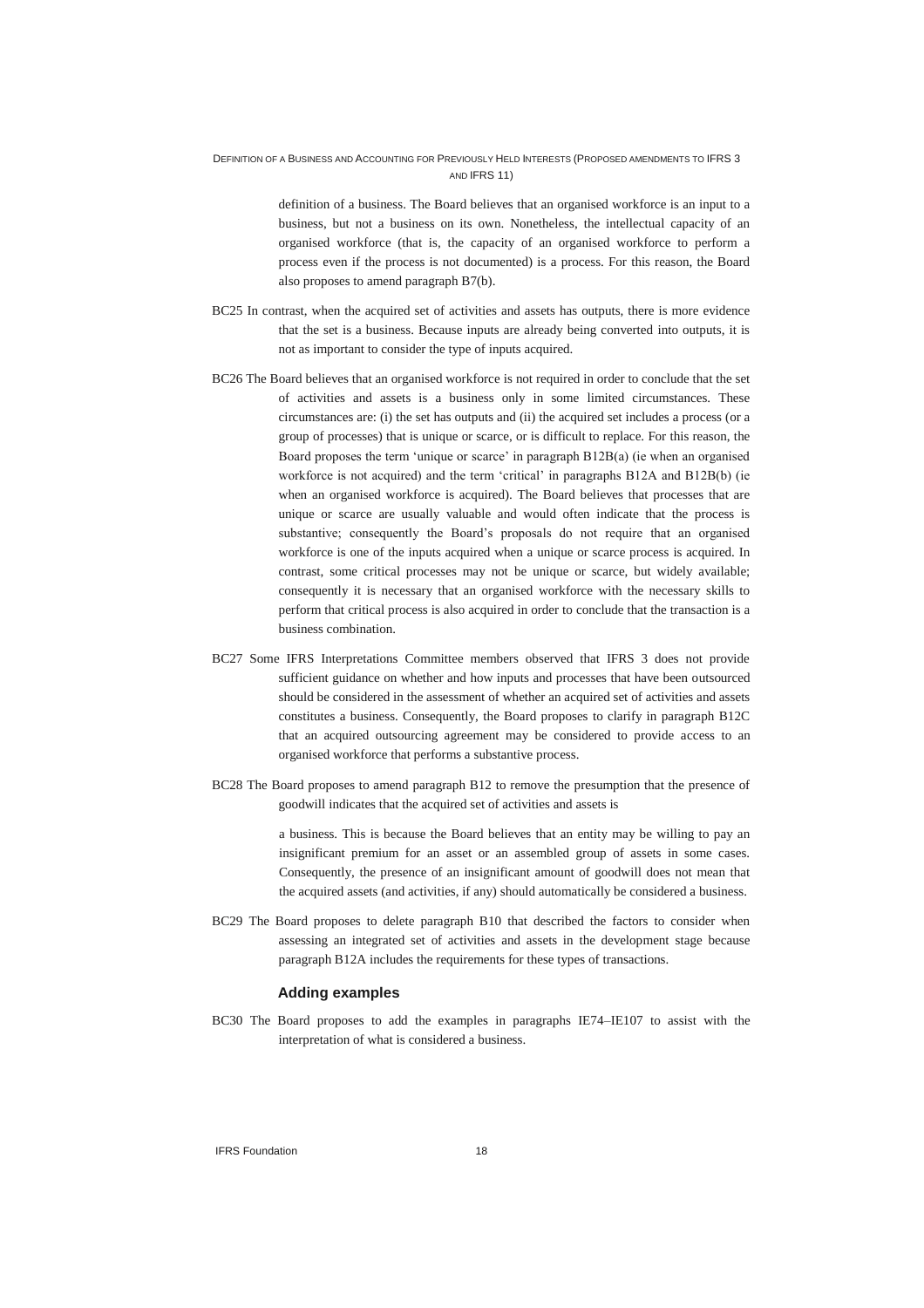#### **Wording of the proposed amendments**

BC31 The Board decided to propose amendments to the Application Guidance of IFRS 3 that are worded differently from the amendments exposed by the FASB. The Board believes that the proposed amendments would align the Board's and the FASB's proposed amendments (except when there is already a difference between IFRS Standards and US GAAP) and that the proposed wording could be clearer for its international stakeholders.

#### **Transition**

BC32 The Board proposes that an entity would be required to apply the proposed amendments to IFRS 3 to any business combination for which the acquisition date is on or after the beginning of the first annual reporting period beginning on or after the effective date of the amendments, with earlier application of the amendments permitted. This is because the retrospective application of these proposals may be costly and impracticable. A retrospective approach would require an entity to go back and analyse all of its acquisitions of both assets and businesses using the new guidance and evaluating its accounting effect. It also could require the use of hindsight to determine fair values of the assets acquired and/or to apply business combination accounting.

# **[Draft] Amendments to the illustrative examples of IFRS 3**  *Business Combinations*

*These examples accompany, but are not part of, the proposed amendments.*

Paragraphs IE73-IE107 and their related heading have been added. New text is underlined.

# **Definition of a business**

IE73 The examples in paragraphs IE74–IE107 illustrate the guidance in paragraphs B7–B12C on the definition of a business. In each of the examples, the first step of the analysis is an assessment of concentration of fair value described in paragraphs B11A–B11C. If substantially all of the fair value of the gross assets acquired is concentrated in a single identifiable asset or group of similar identifiable assets, then the set of acquired activities and assets is not a business, and no further analysis is carried out. If no such concentration exists, the entity evaluates, whether the set includes an input and a substantive process that together have the ability to contribute to the creation of outputs.

# **Example A—acquisition of single-family homes**

- IE74 An entity (Purchaser) purchases a portfolio of 10 single-family homes that each have an inplace lease. Each single-family home includes the land, building and property improvements. Each home has a different floor area and interior design. No employees, other assets, or other activities are transferred.
- IE75 Purchaser first considers the guidance in paragraphs B11A–B11C and concludes that: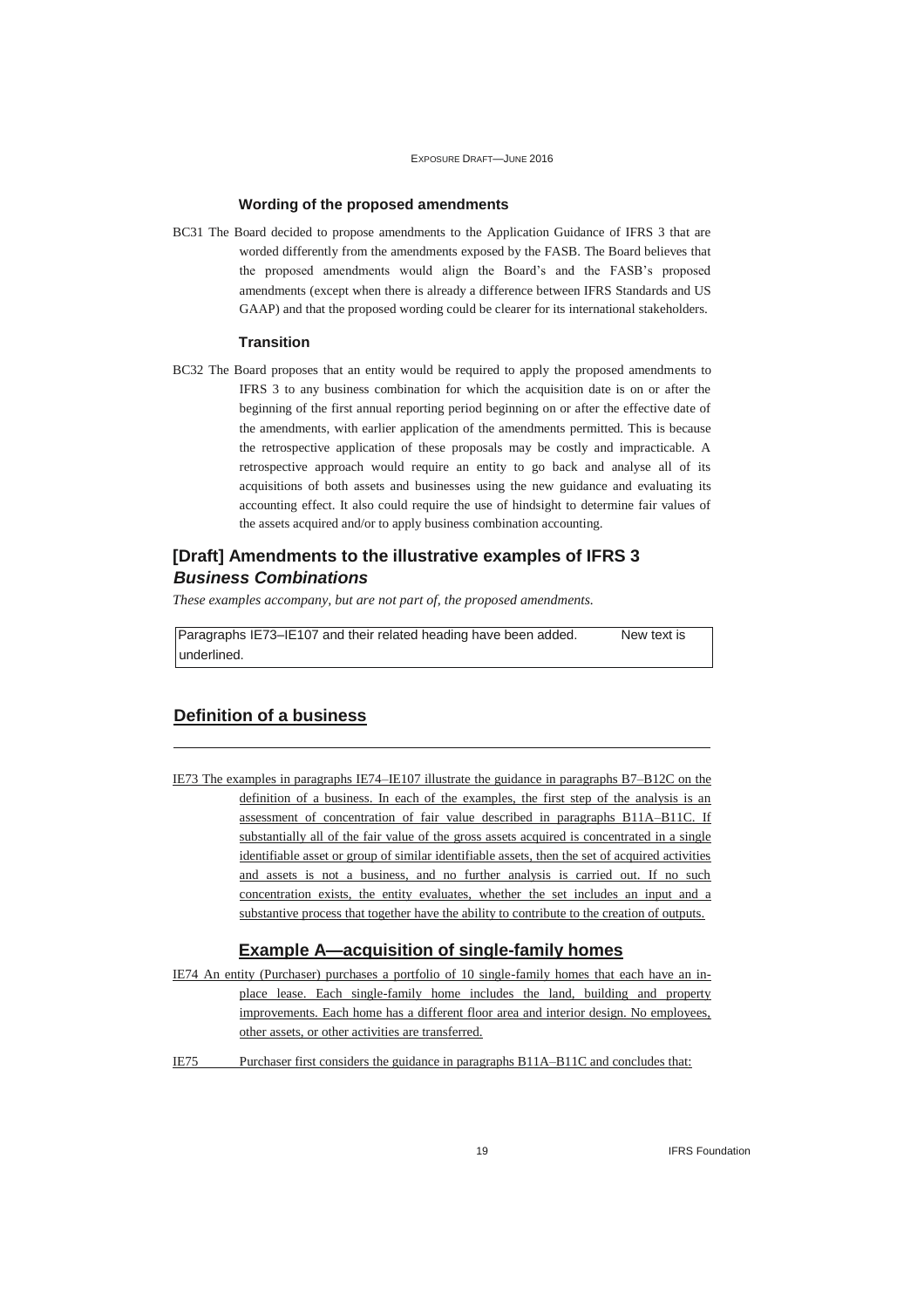|      | (a)                                                                                | each single-family home can be considered a single asset in accordance with<br>paragraph B11B; because (i) the building and property improvements are<br>attached to the land and cannot be removed without incurring significant cost<br>and (ii) the building and the in-place lease are considered a single asset, because<br>they would be recognised and measured as a single identifiable asset in a<br>business combination (see paragraph B42). |  |  |
|------|------------------------------------------------------------------------------------|---------------------------------------------------------------------------------------------------------------------------------------------------------------------------------------------------------------------------------------------------------------------------------------------------------------------------------------------------------------------------------------------------------------------------------------------------------|--|--|
|      | (b)                                                                                | the group of 10 single-family homes is a group of similar assets, because the<br>assets (all single-family homes) are similar in nature.                                                                                                                                                                                                                                                                                                                |  |  |
|      | (c)                                                                                | substantially all of the fair value of the gross assets acquired is concentrated in<br>the group of similar tangible assets.                                                                                                                                                                                                                                                                                                                            |  |  |
| IE76 |                                                                                    | Consequently, the set of activities and assets purchased is not a business.                                                                                                                                                                                                                                                                                                                                                                             |  |  |
|      |                                                                                    | <b>Example B-acquisition of a drug candidate</b>                                                                                                                                                                                                                                                                                                                                                                                                        |  |  |
| IE77 |                                                                                    | An entity (Purchaser) purchases:                                                                                                                                                                                                                                                                                                                                                                                                                        |  |  |
|      | (a)                                                                                | an in-process research and development project in its final testing phase. The<br>project acquired includes the know-how, formula protocols, designs, and<br>procedures expected to be needed to complete the final phase of testing; and                                                                                                                                                                                                               |  |  |
|      | (b)                                                                                | a contract that provides outsourced clinical research and a contract that provides<br>outsourced clinical manufacturing. These contracts are priced at current market<br>rates. The fair value associated with these contracts is nil.                                                                                                                                                                                                                  |  |  |
|      | No employees, other assets, or other activities are transferred.                   |                                                                                                                                                                                                                                                                                                                                                                                                                                                         |  |  |
| IE78 | Purchaser first considers the guidance in paragraphs B11A-B11C and concludes that: |                                                                                                                                                                                                                                                                                                                                                                                                                                                         |  |  |
|      | (a)                                                                                | the in-process research and development project is an identifiable intangible<br>asset that would be accounted for as a single asset in a business combination;<br>and                                                                                                                                                                                                                                                                                  |  |  |
|      | (b)                                                                                | substantially all of the fair value of the gross assets acquired is concentrated in<br>the single in-process research and development asset.                                                                                                                                                                                                                                                                                                            |  |  |
| IE79 |                                                                                    | Consequently, the set of activities and assets purchased is not a business.                                                                                                                                                                                                                                                                                                                                                                             |  |  |
|      |                                                                                    | <b>Example C-acquisition of a television station</b>                                                                                                                                                                                                                                                                                                                                                                                                    |  |  |
|      |                                                                                    | IE80 An entity (Purchaser) purchases a television station (Station X) from another entity (Seller). The                                                                                                                                                                                                                                                                                                                                                 |  |  |
|      |                                                                                    | acquired set of activities and assets includes the communications licence, the<br>broadcasting equipment and an office building. No employees, other assets, or other<br>activities are transferred.                                                                                                                                                                                                                                                    |  |  |
| IE81 | Purchaser first considers the guidance in paragraphs B11A-B11C and concludes that: |                                                                                                                                                                                                                                                                                                                                                                                                                                                         |  |  |
|      | (a)                                                                                | the broadcast equipment and building would not be considered a single asset,<br>because the equipment is not attached to the building and can be removed<br>without significant cost or diminution in utility or fair value of either asset;                                                                                                                                                                                                            |  |  |
|      | <u>(b)</u>                                                                         | the licence is a separately identifiable intangible asset, while the broadcast<br>equipment and building are tangible assets in different classes. Consequently,                                                                                                                                                                                                                                                                                        |  |  |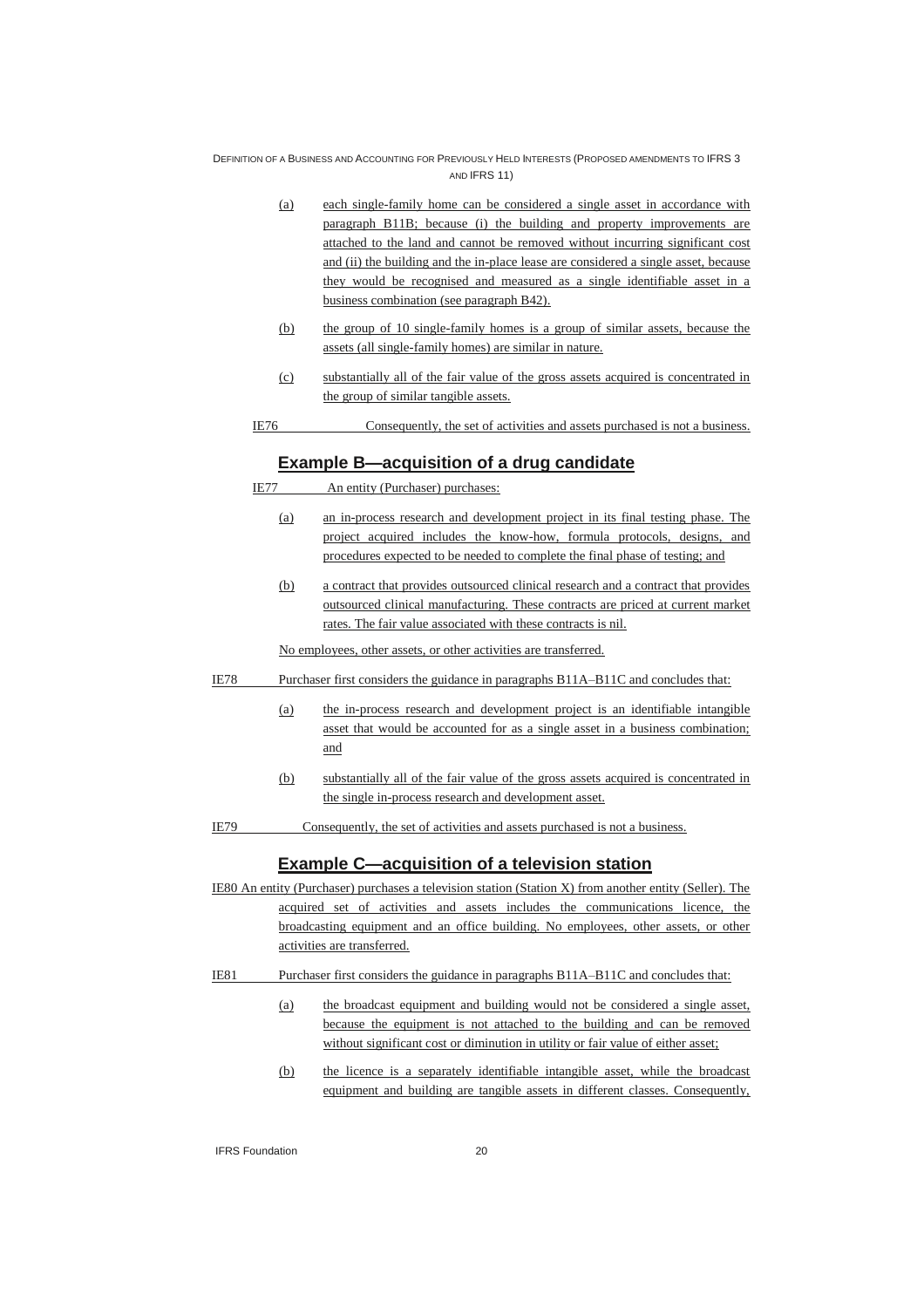the assets would not be considered similar to each other in accordance with paragraph B11C; and

(c) each of the separate identifiable assets has significant fair value. Thus, the fair value of the gross assets purchased is not concentrated in a single asset or group of similar assets.

Consequently, Purchaser must further evaluate whether the set of activities and assets includes both an input and a substantive process.

IE82 The set of activities and assets does not have outputs; thus, Purchaser applies the criteria in paragraph B12A. The set does not include an organised workforce, so it does not meet the criteria in paragraph B12A. Consequently, the set of activities and assets purchased is not a business.

## **Example D—acquisition of a manufacturing facility**

- IE83 An entity (Purchaser) purchases a temporarily closed-down manufacturing facility (land and building) and related equipment from Seller. Purchaser also hires the employees that worked in the facility. No other assets or other activities are transferred.
- IE84 Purchaser first considers the guidance in paragraphs B11A–B11C and concludes that:
	- (a) the equipment in the facility could be removed without significant cost or diminution in utility or fair value of either the equipment or the facility, because the equipment is not attached to the building;
	- (b) the equipment and facility would not be considered similar assets because they are different classes of tangible assets; and
	- (c) there is significant fair value in both the equipment and the facility.

Thus, the fair value of the gross assets acquired is not concentrated in a single asset or group of similar assets.

IE85 The purchased set of activities and assets is not currently producing outputs; consequently, Purchaser applies the criteria in paragraph B12A. The set includes an organised workforce, but it does not include another acquired input that the workforce could develop or convert into outputs. This is because the facility and the equipment cannot be developed or converted into outputs. Consequently, the set of activities and assets purchased is not a business.

# **Example E—acquisition of a biotech entity**

- IE86 An entity (Purchaser) purchases a biotech entity (Entity Biotech). Entity Biotech's operations include several in-process research and development projects, the scientists that have the necessary skills, knowledge, or experience to perform research and development activities and tangible assets (including a corporate headquarters, a research lab, and testing equipment). Entity Biotech has not yet generated revenues.
- IE87 Purchaser first considers the guidance in paragraphs B11A–B11C and concludes that the fair value of the gross assets purchased is not concentrated in a single asset or group of similar assets, because there is significant fair value associated with both tangible and intangible assets. In addition, there is significant fair value associated with the acquired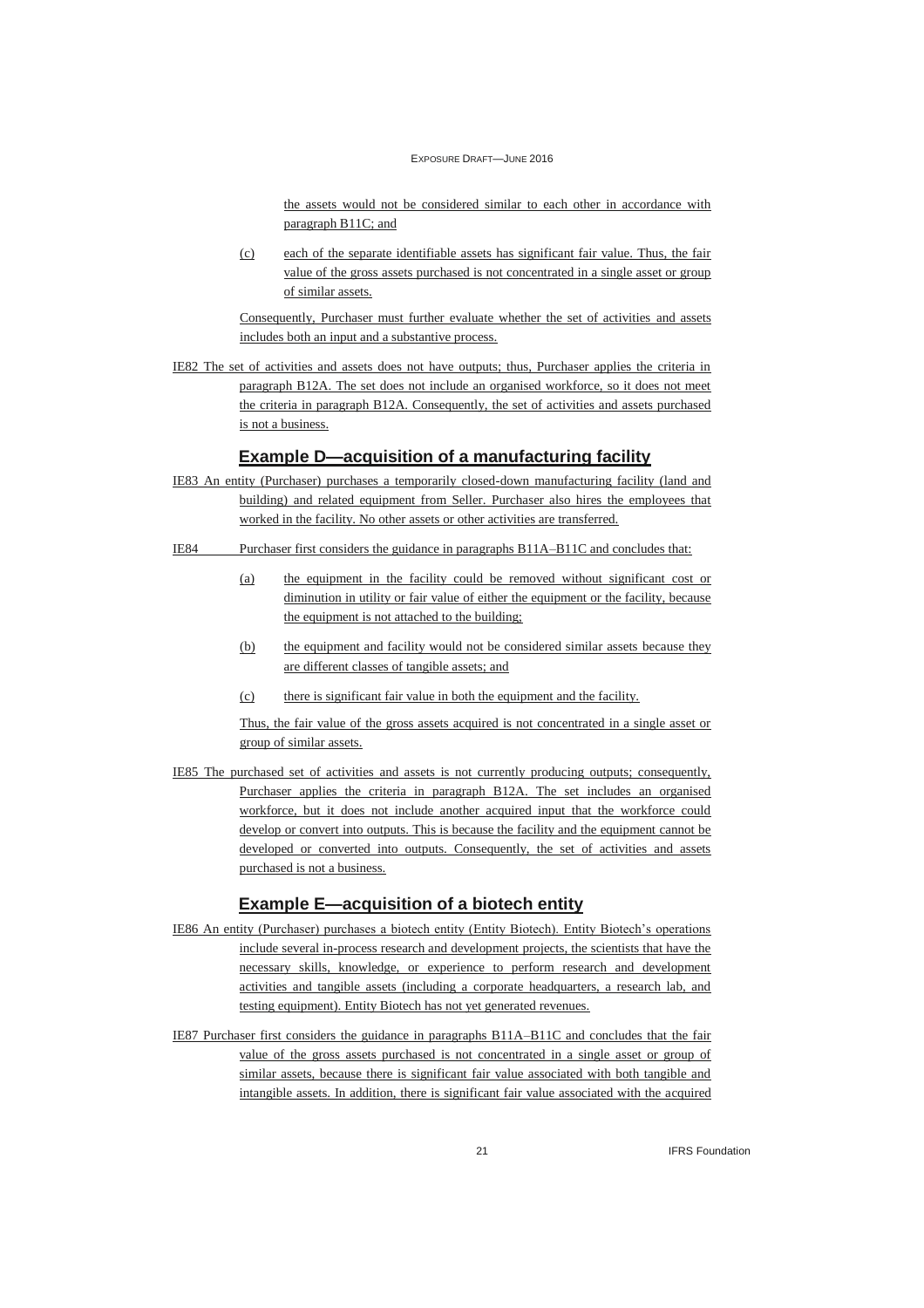> workforce. Consequently, Purchaser must further evaluate whether the set of activities and assets includes both an input and a substantive process.

IE88 The set of activities and assets does not have outputs; thus, Purchaser applies the criteria in paragraph B12A. Purchaser concludes that the criteria in paragraph B12A are met, because the scientists are an organised workforce that has the necessary skills, knowledge, or experience to perform processes that, when applied to the in-process research and development inputs, is critical to the ability to develop those inputs into a good that can be provided to a customer. Thus, the set of activities and assets acquired includes both inputs and substantive processes and is therefore a business.

# **Example F–licence of distribution rights**

- IE89 An entity (Purchaser) agrees to purchase from another entity (Seller) the licence to exclusively distribute Product X in a particular jurisdiction. Seller is the manufacturer of Product X. As part of this agreement, Purchaser also purchases the existing customer contracts in the jurisdiction and Purchaser and Seller enter into a supply contract for Purchaser to purchase Product X from Seller. No employees, other assets, or other activities are transferred.
- IE90 Purchaser first considers the guidance in paragraphs B11A–B11C and concludes that:
	- (a) there is significant fair value in both the licence and customer contracts; and
	- (b) the licence and customer contracts are in different classes of intangible assets, so they cannot be considered similar assets.

Consequently, Purchaser concludes that the fair value of the gross assets purchased is not concentrated in a single identifiable asset or group of similar identifiable assets. Consequently, Purchaser must further evaluate whether the set of activities and assets include an input and a substantive process.

IE91 The set of activities and assets has outputs as it generates revenues from customers. Consequently, Purchaser applies the criteria in paragraph B12B. Because purchased contracts are not a substantive process, the customer contracts and the supply contract are excluded from the determination of whether a process is present in accordance with paragraph B12C. Therefore, the only element in the set of activities and assets to evaluate in order to determine whether a substantive process is present is the licence agreement, which is an input. Purchaser concludes that the set is not a business, because it does not include an organised workforce and there are no acquired substantive processes that could meet the criteria in paragraph B12B.

# **Example G—acquisition of brands**

IE92 Assume the same facts as in Example F, except that Purchaser purchases the worldwide rights to Product X, including all related intellectual property. The purchased set of activities and assets includes all customer contracts and customer relationships, finished goods inventories, marketing materials, raw material supply contracts, specialised equipment specific to manufacturing Product X, documented processes and protocols to produce Product X and copyrights and trademarks. Purchaser does not hire employees.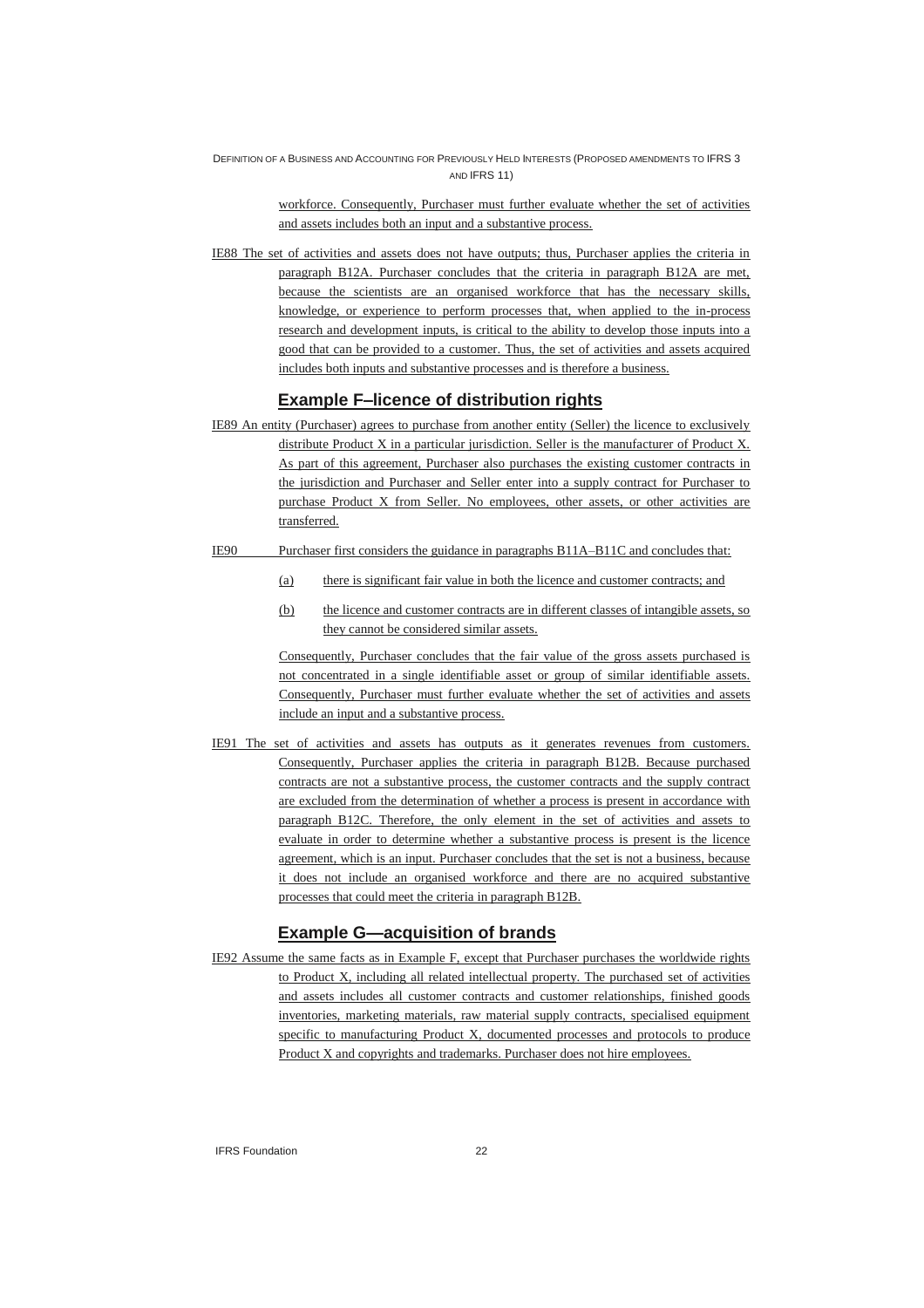- IE93 Purchaser first considers the guidance in paragraphs B11A–B11C and concludes that the fair value of the gross assets purchased is not concentrated in a single identifiable asset or group of similar identifiable assets, because there is significant fair value in both tangible and intangible assets.
- IE94 The set of activities and assets has outputs, so Purchaser applies the criteria in paragraph B12B. The set does not include an organised workforce and, therefore, does not meet the criterion in paragraph B12B(b). However, the purchased manufacturing processes are unique to Product X, and when those processes are applied to purchased inputs, such as the intellectual property and

raw material provided under the acquired supply contracts, they contribute to the ability to continue producing outputs. Furthermore, without the manufacturing process and the related specialised equipment, Purchaser would have a significant delay in the ability to continue producing outputs until it designed its own processes and replaced the equipment. Consequently, the criterion in paragraph B12B(a) is met so the set of activities and assets acquired is a business.

#### **Example H—acquisition of investment properties**

IE95 An entity (Purchaser) purchases a multi-tenant corporate office park with six 10-storey office buildings that are fully leased. The acquired set of activities and assets includes the land, buildings, leases and contracts for outsourced cleaning and security. No employees, other assets, or other activities are transferred. The contracts for outsourced cleaning and security are ancillary and have a fair value of nil.

IE96 Purchaser first considers the guidance in paragraphs B11A–B11C and concludes that:

- (a) the buildings and the land are considered as a single asset for the purpose of assessing the concentration of fair value, because, although they are different classes of tangible assets, the buildings are attached to the land and cannot be removed without incurring significant cost;
- (b) the building and the leases are considered as a single asset, because they would be recognised and measured as a single identifiable asset in a business combination (see paragraph B42);
- (c) the group of six 10-storey office buildings is a group of similar assets (all office buildings); and
- (d) the fair value associated with the acquired contracts for cleaning and security is nil.
- IE97 Consequently, the fair value of the gross assets acquired is concentrated in a group of similar assets and so the set of activities and assets purchased is not a business.

# **Example I—acquisition of investment properties**

IE98 Assume the same facts as in Example H except that the purchased set of activities and assets includes the employees responsible for leasing, tenant management, and managing and supervising all operational processes. The purchase price was significantly higher than in Example H because of the employees and processes acquired.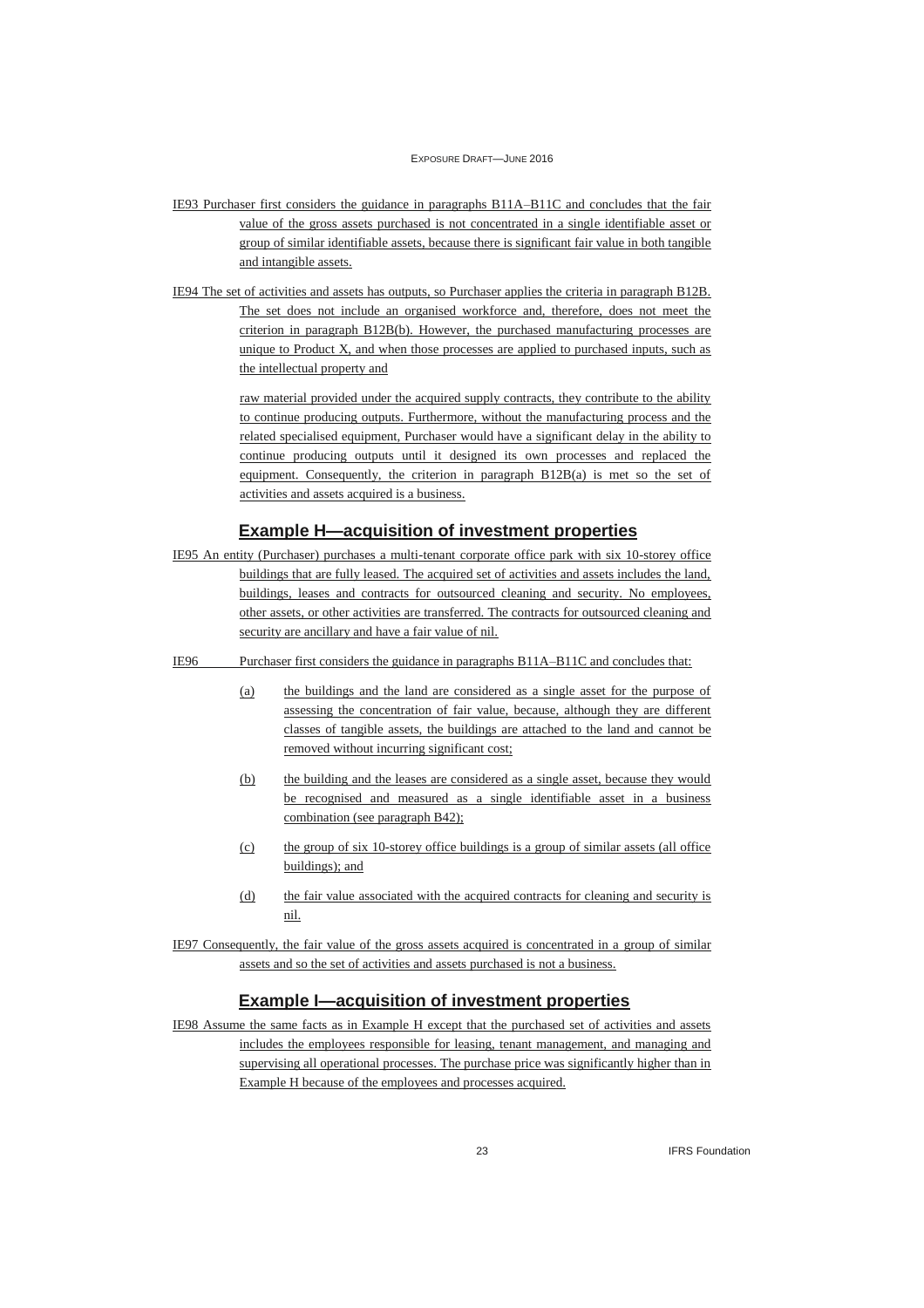IE99 In this circumstance, Purchaser concludes that there is significant fair value associated with the acquired workforce. Consequently, the fair value of the gross assets purchased is not concentrated in a group of similar identifiable assets.

IE100 The set of activities and assets has outputs as it generates revenues through the in-place leases. Consequently, Purchaser applies the criteria in paragraph B12B to determine whether the set includes both an input and a substantive process.

IE101 Purchaser concludes that the criterion in paragraph B12B(b) is met, because the set includes an organised workforce that performs processes (ie leasing, tenant management, and supervision of the operational processes) critical to the ability to continue producing outputs when applied to the acquired inputs (ie the land, buildings, and in-place leases). Consequently, the set of activities and assets acquired is a business.

# **Example J—acquisition of oil and gas operations**

- IE102 An entity (Purchaser) purchases Property X, which is a producing oil field that is generating revenue. The purchased set of activities and assets includes the mineral interests, customer contracts, drilling equipment, a gathering system, and supply contracts. The set also includes operational processes related to extracting and transporting the oil and gas, which are performed through the existing infrastructure. No employees, other assets, or other activities are transferred.
- IE103 Purchaser first considers the guidance in paragraphs B11A–B11C and concludes that the fair value of the gross assets purchased is not concentrated in a single identifiable asset or group of similar identifiable assets, because there is significant fair value in different classes of non-financial assets (equipment, the gathering system and mineral interests).
- IE104 Because the set of activities and assets has outputs, Purchaser applies the criteria in paragraph B12B to determine whether it acquired both an input and a substantive process. The criterion in paragraph B12B(b) is not met, because Purchaser did not acquire an organised workforce. The criterion in paragraph B12B(a) is met, because replacing the operational processes associated with extracting and transporting the oil and gas would result in significant cost and delay. These processes are being applied to purchased inputs (such as the mineral interest) and contribute to the production of outputs. Because the operational processes are in place and will continue to be performed through the existing infrastructure, replacing those processes would require the operation to shut down and replace the equipment and infrastructure, which would be costly and delay the production of outputs. Consequently, the set of activities and assets acquired is a business.

# **Example K—acquisition of mortgage loan portfolio**

IE105 A bank (Purchaser) purchases a mortgage loan portfolio from another bank (Seller). Purchaser also takes over the employees of Seller that manage the credit risk of the portfolio and the relationships with the borrowers (such as brokers, vendors and risk managers). The purchase price is significantly higher than the Purchaser's estimate of the fair value of the portfolio.

IE106 Purchaser first considers the guidance in paragraphs B11A–B11C and concludes that there is significant fair value associated with both the financial assets and the acquired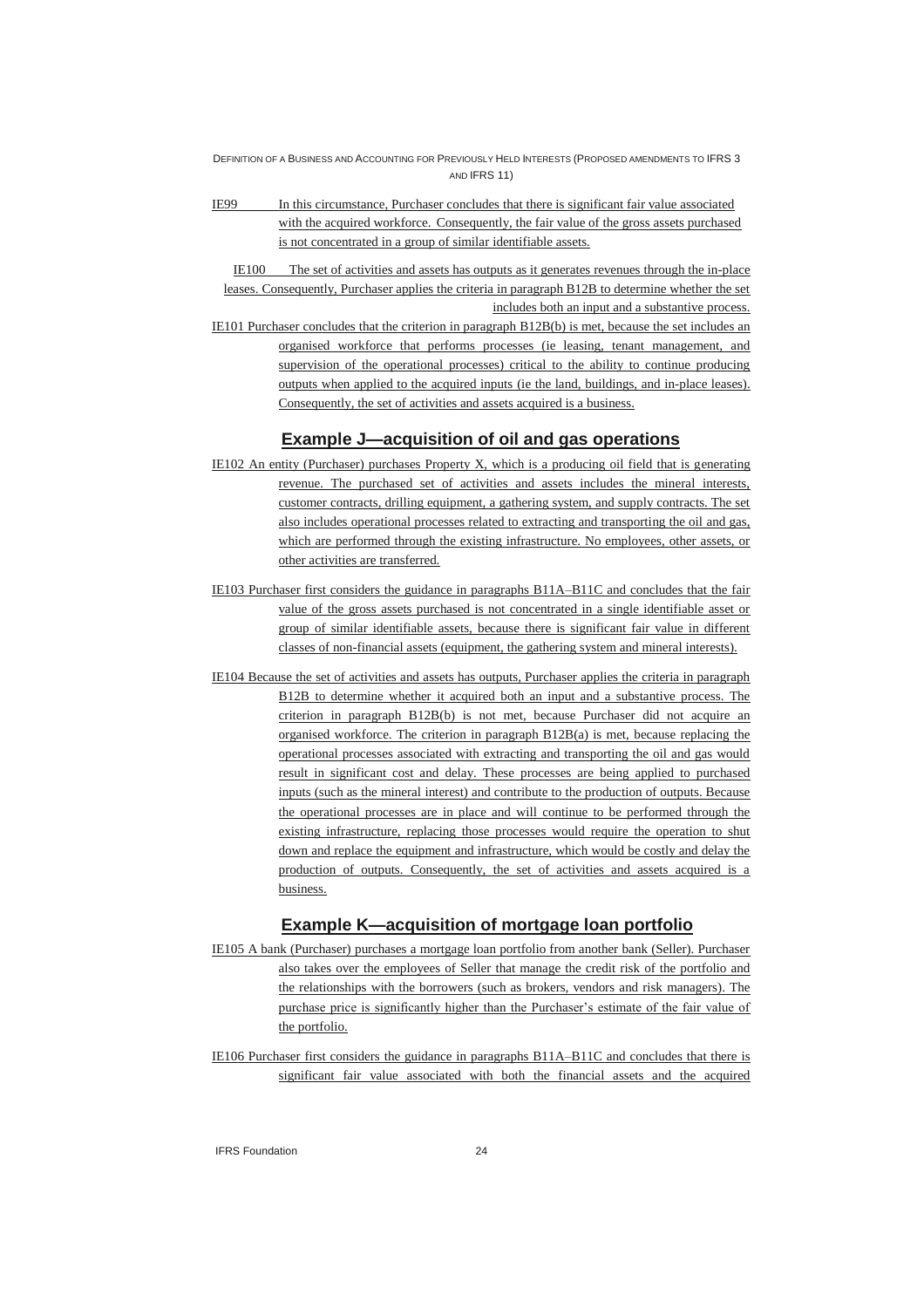workforce. Consequently, the fair value of the gross assets acquired is not concentrated in a single identifiable asset or group of similar identifiable assets.

IE107 The set of activities and assets has outputs (interest revenue) arising from the loan portfolio. Consequently, Purchaser applies the criteria in paragraph B12B

and concludes that the criterion in paragraph B12B(b) is met, because the set includes an organised workforce that performs processes (ie customer relationships management and credit risk management) that are critical to the ability to continue producing outputs when applied to the acquired inputs (ie financial assets). Consequently, the set of activities and assets acquired is a business.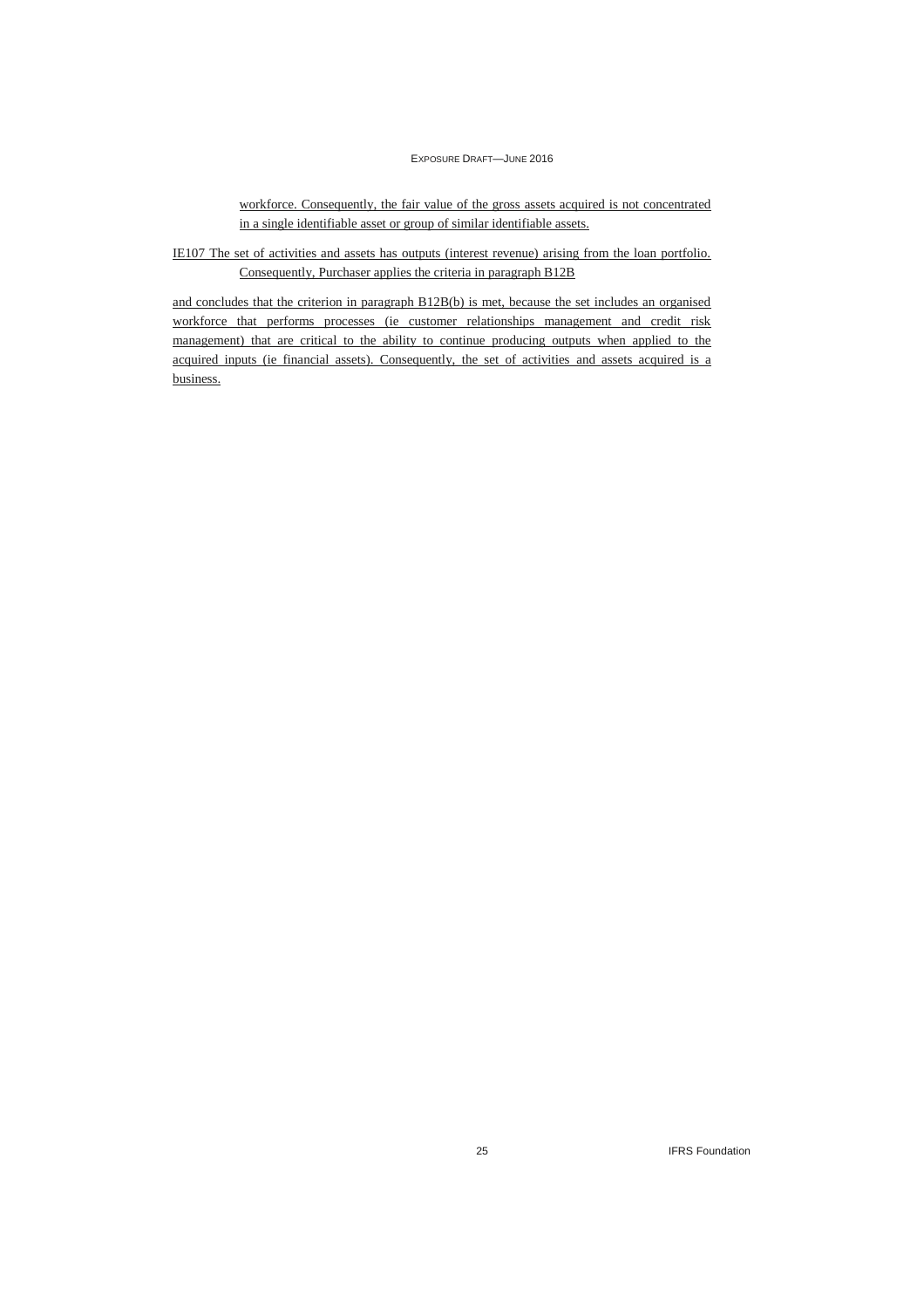# **[Draft] Amendment to IFRS 11** *Joint Arrangements*

Paragraph B33C has been amended and paragraph C1AB has been added. New text is underlined and deleted text is struck through.

**Accounting for acquisitions of interests in joint operations**

B33C A joint operator <u>or a party that participates in</u>, but does not have joint control of, a joint operation might increase its interest in a joint operation in which the activity of the joint operation constitutes a business, as defined in IFRS 3, by acquiring an additional interest in the joint operation. The joint operator may retain joint control, or the party that participates in, but does not have joint control of, the joint operation may obtain joint control, of the joint operation. In such cases, previously held interests in the assets and liabilities of the joint operation are not remeasured if the joint operator retains joint control.

...

...

# **Effective date**

...

C1AB [Draft] *Definition of a Business and Accounting for Previously Held Interests*  (Amendments to IFRS 3 and IFRS 11), issued in [date], amended paragraph B33C. An entity shall apply that amendment to transactions for which it obtains joint control on or after the beginning of the first annual reporting period beginning on or after [effective date]. Earlier application of the amendment is permitted. If an entity applies that amendment for an earlier period it shall disclose that fact.

# **Basis for Conclusions on the proposed amendment to IFRS 11**  *Joint Arrangements*

*This Basis for Conclusions accompanies, but is not part of, the proposed amendment.*

#### **Accounting for previously held interests**

- BC1 The IFRS Interpretations Committee informed the Board that, for transactions in which an investor obtains joint control of a business that is a joint operation, there is diversity in practice in accounting for previously held interests in the assets and liabilities of the joint operation. In particular, differing views exist about whether an entity applies the principles on accounting for a business combination achieved in stages to those previously held interests when the investor obtains joint control.
- BC2 The Board observed that, although the transaction changes the nature of any interests in the assets and liabilities of the joint operation, the transaction does not result in a change in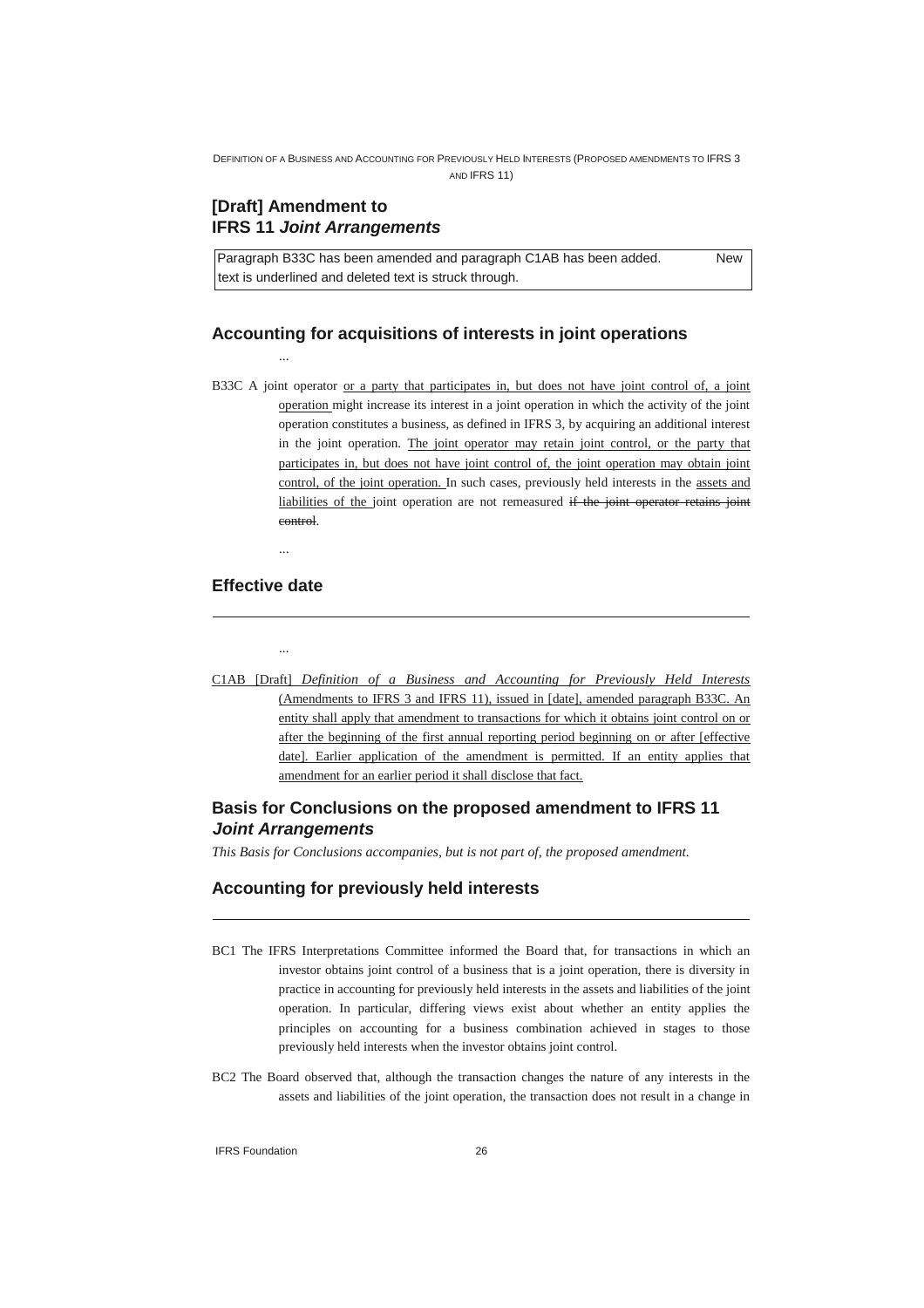the group boundaries or the method of accounting for the previously held interests in the joint operation. In this respect, the transaction is analogous to a transaction that results in an investment in an associate becoming an investment in a joint venture and vice versa. For both of these transactions, as stated in paragraph 24 of IAS 28 *Investment in Associates and Joint Ventures*, an investor does not apply the principles on accounting for a business combination achieved in stages to those previously held interests. The Board also observed that remeasuring previously held interests would conflict with the requirements of IFRS 11 for an entity to account for the assets and liabilities relating to its interest in the joint operation in accordance with the applicable IFRS Standards.

BC3 Consequently, the Board proposes that, when an investor obtains joint control of a business that is a joint operation, the entity should not remeasure previously held interests in the assets and liabilities of the joint operation.

#### **Transition**

BC4 The Board proposes that an entity apply the proposed amendment to IFRS 11 to transactions for which joint control is obtained on or after the beginning of the first annual reporting period beginning on or after the effective date of the amendment, with earlier application of the amendment permitted. The Board proposes this approach because it believes that the benefits of applying the proposed amendment on a retrospective basis are unlikely to outweigh the costs. This is because a retrospective approach would require an entity to go back and analyse all of its acquisitions of joint operations using the new guidance to evaluate its accounting effect.